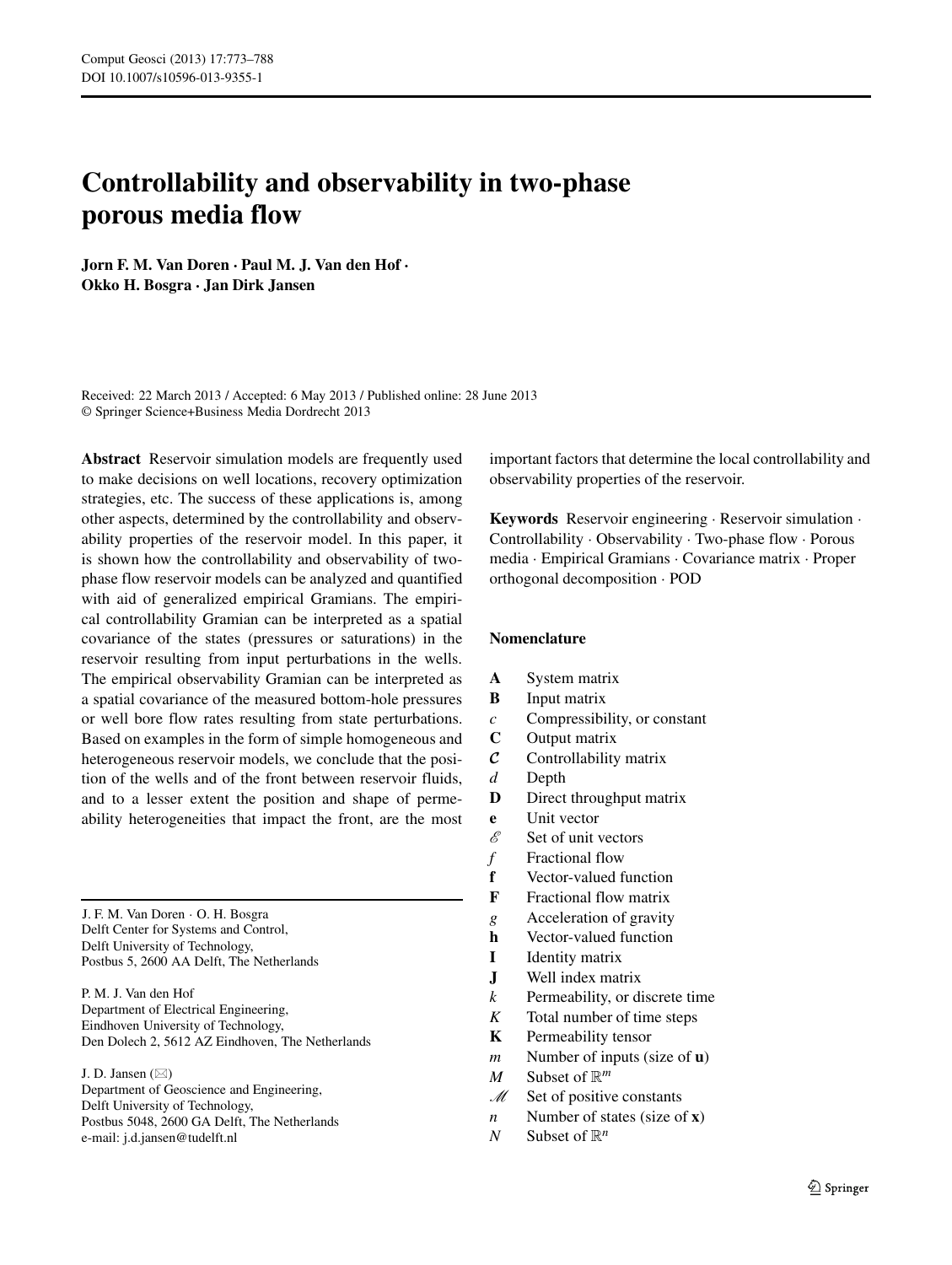- $\mathcal{O}$  Observability matrix<br>*p* Pressure, or number
- *p* Pressure, or number of outputs (size of **y**)
- **p** Pressure vector
- *P* Subset of  $\mathbb{R}^p$
- *P* Controllability Gramian
- *q* Flow rate
- q''' Flow rate per unit volume
- **q** Flow rate vector
- **Q** Observability Gramian<br>*r* Number of elements in
- *r* Number of elements in *T*
- *s* Number of snapshots, or number of elements in *M*
- *S* Saturation
- **s** Saturation vector
- *t* Time
- *T* Temperature
- **T** Transmissibility matrix, or orthonormal matrix, or transformation matrix
- *T* Set of orthonormal matrices
- **u** Input vector, or left singular vector
- **U** Matrix of input vectors, or matrix of left singular vectors
- **V** Accumulation matrix, or matrix of right singular vectors
- **x** State vector
- **y** Output vector
- *z* Number of elements in "weighted singular vector"
- $\Gamma$ Diagonal scaling matrix
- *λ* Eigenvalue
- *μ* Viscosity
- *ρ* Density
- *σ* Singular value
- $\Sigma$  Diagonal matrix of singular values
- *φ* Porosity
- Auxiliary matrix
- $\Psi$  Auxiliary matrix

# **Subscripts**

- c Capillary, or continuous-time
- e Empirical
- o Oil
- op Oil pressure
- os Oil saturation
- p Pressure
- r Rock
- ro Relative, oil
- rw Relative, water
- s Saturation
- t Total
- u Input
- y Output
- w Water
- wp Water pressure
- ws Water saturation

# **Superscripts**

*T* Transpose

# **1 Introduction**

In an earlier paper [\[1\]](#page-15-0), we analyzed several systemtheoretical aspects of single-phase flow through porous media. In particular, we addressed single-phase, slightly compressible flow. In that case, the dynamic system behavior can be described with linear differential equations in terms of a single state variable (dynamic variable), i.e., pressure, which is a function of space and time. As a typical system parameter (static variable), we considered permeability, which is a function of space only. As system inputs (controls), we considered prescribed flow rates or bottom-hole pressures in the wells, while as system outputs (measurements), we took the bottom-hole pressures in those wells where the rates were prescribed and vice versa. For such a setup, *controllability* can be defined, loosely speaking, as the extent to which we can influence the state variables at any particular point in the reservoir by manipulating the inputs. *Observability* can be defined as the extent to which we reconstruct the state variables at any particular point in the reservoir from the outputs. *Identifiability* is the extent to which we can reconstruct parameter values at any particular point from input–output data. In the present paper, we will extend our earlier analysis to controllability and observability of slightly compressible two-phase (oil– water) flow. Unlike the case of single-phase flow which leads to linear equations, the two-phase case is nonlinear, which complicates the analysis. Moreover, whereas the equations for single-phase flow are diffusive, we are now considering combined diffusive–convective behavior of coupled pressures and saturations which causes further complications.

Controllability is of relevance for the optimization of flooding processes, see e.g.,  $[1-7]$  $[1-7]$ , while observability and identifiability are of relevance to state and parameter estimation in computer-assisted history matching; see e.g., [\[1,](#page-15-0) [8](#page-15-2)[–13\]](#page-15-3). Moreover, the concepts of controllability and observability can be used to quantify those parts of a reservoir model that are most important to the input–output behavior, which offers scope to reduce the computational complexity through control-relevant upscaling [\[14,](#page-15-4) [15\]](#page-15-5). The concepts are also closely related to reduced-order modeling with the aid of proper orthogonal decomposition (POD) although the link is not always explicitly mentioned in the papers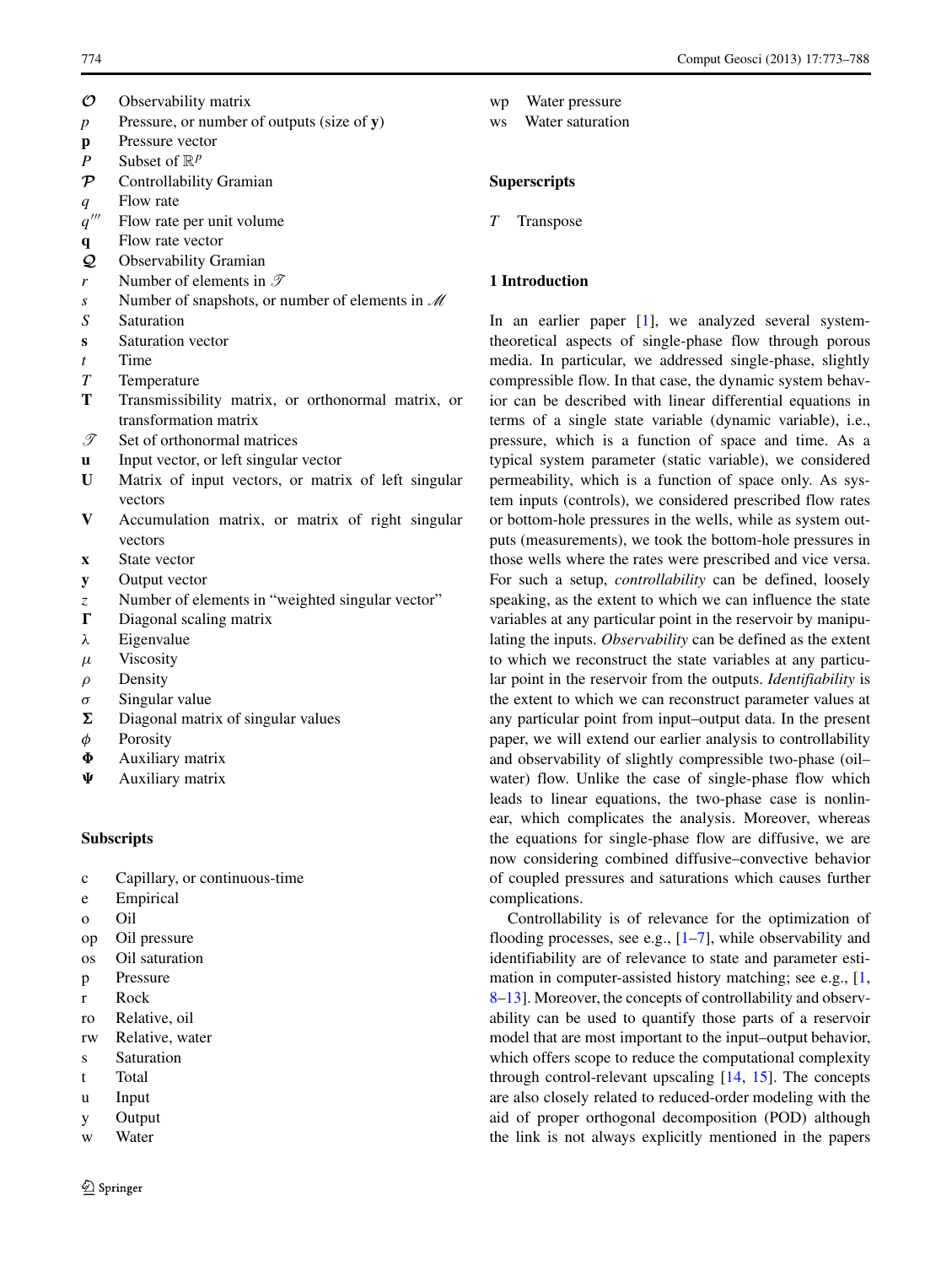concerned; see e.g., [\[16–](#page-15-6)[18\]](#page-15-7). Traditionally, controllability, observability, and identifiability are considered to be qualitative measures, i.e., they provide yes/no answers to the question if a system is controllable/observable/identifiable over the full spatial domain. However, this presupposes the availability of controls that can provide arbitrarily strong input signals, and sensors that can observe arbitrarily weak output signals. This is clearly unrealistic, and therefore it is more meaningful to use a quantitative measure. Using such a quantitative measure, we showed in our earlier paper that the extent to which the reservoir pressures are controllable and observable is very limited, and restricted to pressures in areas close to the wells. Although we did not analyze identifiability in detail, we showed a close relationship between the identifiability of permeabilities, and the observability of pressures, such that the same conclusion hold, i.e., permeabilities can only be identified to a very limited extent. Further aspects of the identifiability of permeabilities in single-phase flow, and its relation to observability and controllability, are given in [\[11,](#page-15-8) [12\]](#page-15-9). Moreover, the identifiability of reservoir parameters from measured data is closely related to the ability to compute "sensitivities" of measured data to reservoir parameters. This is an important topic for computer-assisted history matching or well testing, about which, therefore, exist many publications. However, most of the literature on sensitivities is focused on computational aspects; see e.g., [\[19](#page-15-10)[–21\]](#page-15-11). A much smaller number of authors has addressed identifiability, or related concepts such as resolution or information content. For a recent discussion, see [\[13\]](#page-15-3); for specific papers, see e.g., [\[8,](#page-15-2) [9,](#page-15-12) [11,](#page-15-8) [12\]](#page-15-9). Although the identifiability of parameters, or related concepts, has been treated before, to our knowledge, very few papers have been published on controllability and observability of state variables in reservoir flow. We are aware of two publications that address the controllability of pressures in single-phase flow [\[1,](#page-15-0) [4\]](#page-15-13), where the latter is restricted to homogeneous reservoirs, and of two publications that address the controllability of saturations (oil–water fronts) in two-phase flow [\[3,](#page-15-14) [6\]](#page-15-15). However, the latter only treat the special case of incompressible flow of two near-identical fluids using the theory of potential flow. Here, we present a general technique to analyze and quantify the (local) controllability and observability of pressures and saturations in multiphase flow.

#### **2 Controllability and observability for nonlinear models**

#### 2.1 Introduction

In the [Appendix,](#page-12-0) a brief derivation of the equations is presented for two-phase flow through porous media in state<span id="page-2-0"></span>space form. The resulting equations are the (differential) *state equations*

<span id="page-2-1"></span>
$$
\mathbf{x}_{k+1} = \mathbf{A} \left( \mathbf{x}_{k} \right) \mathbf{x}_{k} + \mathbf{B} \left( \mathbf{x}_{k} \right) \mathbf{u}_{k}, \quad k = 0, 1, ..., K - 1, \quad (1)
$$

and the (algebraic) *output equations*

$$
\mathbf{y}_k = \mathbf{C} \left( \mathbf{x}_k \right) \mathbf{x}_k + \mathbf{D} \left( \mathbf{x}_k \right) \mathbf{u}_k, \tag{2}
$$

where  $\mathbf{x}_k = \begin{bmatrix} \mathbf{p}_k^T & \mathbf{s}_k^T \end{bmatrix}^T \in N \subset \mathbb{R}^n$  is a vector of state variables (i.e., of grid block pressures  $\mathbf{p}_k$  and grid block saturations  $\mathbf{s}_k$ ),  $\mathbf{u}_k \in M \subset \mathbb{R}^m$  is a vector of inputs (pressures, total flow rates, or valve settings in the wells),  $y_k \in P \subset \mathbb{R}^p$ is a vector of measurements (pressures or phase rates in the wells),  $k$  is the discrete-time index, and  $K$  is the total number of time steps. The sets *M*, *N*, and *P* are subsets of  $\mathbb{R}^m$ ,  $\mathbb{R}^n$ , and  $\mathbb{R}^p$ , respectively because their elements are constrained to stay within physical limits; e.g., pressures are always positive and saturations have values between 0 and 1. To simplify the notation, we will from now on define all variables as members of  $\mathbb{R}^x$  with *x* an appropriate dimension, where the necessary subsets are to be tacitly understood. The state-dependent matrices  $\mathbf{A}(\mathbf{x}_k) \in \mathbb{R}^{n \times n}$ ,  $\mathbf{B}(\mathbf{x}_k) \in \mathbb{R}^{n \times m}$ ,  $\mathbf{C}(\mathbf{x}_k) \in \mathbb{R}^{p \times n}$ , and  $\mathbf{D}(\mathbf{x}_k) \in \mathbb{R}^{p \times m}$  are given by expressions  $(66)$  to  $(69)$  with details in equations  $(50)$  to  $(53)$ .

# <span id="page-2-2"></span>2.2 Nonlinearity of two-phase flow equations

Equations [1](#page-2-0) and [2](#page-2-1) are nonlinear because of various dependencies of the coefficients on the state variables  $\mathbf{x}_k$  such as, e.g., the dependency of the relative permeabilities on saturations, and of the fluid compressibilities and densities, and rock porosity on pressures. The equations are *control-affine*, because the inputs  $\mathbf{u}_k$  enter the equations linearly. (An affine function is a linear function plus a translation. Controlaffine functions are an important topic of study in nonlinear control theory.). We note that although we present the theory in explicit discrete-time notation (for notational convenience), the results that follow do not depend on implicit or explicit time discretization or on the particular value of the discretization time step, and also apply to the continuoustime case. The nature of two-phase flow equations is much more complex than that of the single-phase equations. The latter describe a pressure field that is diffusive, i.e., the corresponding equations are parabolic and become elliptic in the limit of zero compressibility. However, the twophase equations describe both pressures and saturations. The pressures  $\mathbf{p}_k$  behave similarly as in the single-phase case although somewhat modified by two-phase effects, but the saturations  $s_k$  behave completely different and can be characterized as diffusive–convective, i.e., their corresponding equations are mixed parabolic–hyperbolic and become completely hyperbolic in the case of zero capillary pressure.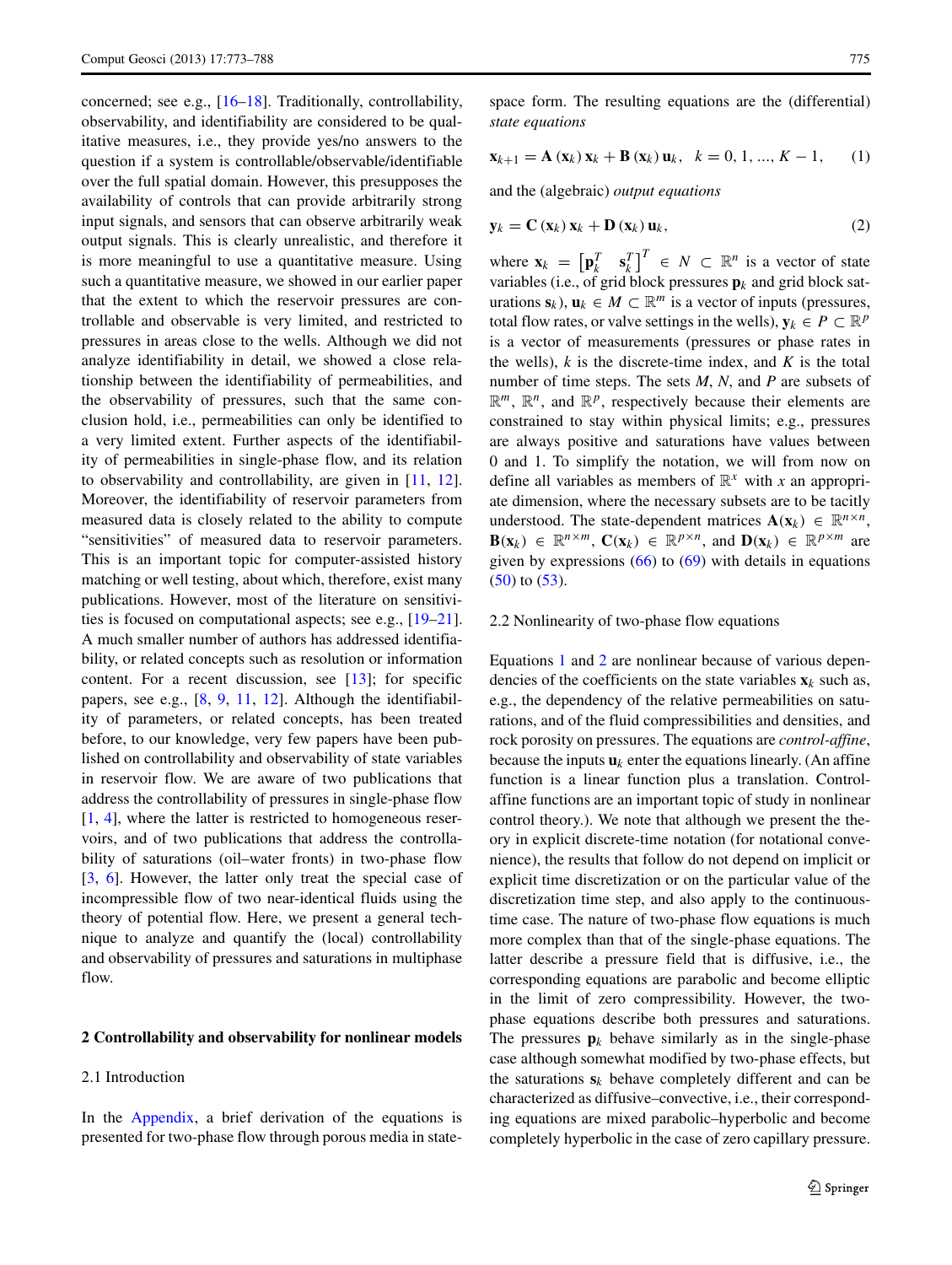From a control perspective, this implies a markedly different dynamic behavior. In the single-phase case, the dynamic response of the autonomous equations (i.e., without inputs  $\mathbf{u}_k$ ) to a small disturbance (in the form of an initial condition **x**0) from an equilibrium situation (constant pressures in two horizontal dimensions, or hydrostatic pressures in three dimensions) results in a return to the equilibrium situation. However, in the two-phase case, the saturations are driven by convection (which is governed by the spatial distribution of the pressures), and a small disturbance (in the pressures and/or the saturations) from an equilibrium situation will result in a permanent small change in the saturations. Correspondingly, the eigenvalues of a continuous-time linear (or linearized) single-phase system have real negative values (the fact that they are real implies that the response is nonoscillatory because inertia does not play a role in the governing equations), whereas only half of the eigenvalues of a linearized two-phase system are real and negative (for the pressures states) while the other half are equal to 0 (for the saturation states). The two-phase response is therefore still bounded and nonoscillatory. In other words, the single-phase system equations are asymptotically stable, whereas the linearized two-phase equations are only Lyapunov stable.

Another difference between single-phase and two-phase flow is in the steady-state behavior of the system. In the single-phase case, steady-state flow may occur after dampening out of the pressure transients. However, the effect of the convective behavior of the saturations is that there does not exist any nontrivial two-phase steady-state solution for inputs that result in flow (i.e., that produce a nonhydrostatic pressure gradient). This is because flow produces (very slow) saturation changes as long as there are two mobile phases present. (The trivial solution occurs when all mobile oil has been flushed out of the reservoir which effectively makes the reservoir single phase.) The typical timescale for pressure changes (e.g., defined as the half time for dampening out of an impulsive pressure disturbance in a well) is very small (typically in the order of hours to days) compared to the time for saturation changes to propagate through the entire reservoir (typically in the order of years to decades). Therefore, it is usually justified to consider the saturation field to be very slowly time-varying. The pressure response is then governed by linear equations with (very slowly) time-varying coefficients, and, after dampening out of pressure transients resulting from initial conditions, may be considered to be in near-steady state.

#### 2.3 Controllability and observability

For formal definitions of the controllability and observability of nonlinear models, we refer to [\[22\]](#page-15-16). Here, we will present a practical approach to analyze and quantify the controllability and observability in a reservoir simulation setting. Reservoir models are large-scale and hence have a large number of state variables. Consequently, not all approaches to analyze the controllability and observability of nonlinear models are currently computationally feasible for this application area. Examples of methods that are currently not feasible are the nonlinear local controllability and observability analysis with a differential geometric approach [\[23\]](#page-15-17) and the application of the nonlinear controllability and observability function [\[24\]](#page-15-18). However, there are other approaches that can be used. The first one is to linearize the model equations around a steady-state operating point and analyze the linearized model with controllability and observability tools for linear time-invariant (LTI) models, or to linearize them along a nominal state trajectory (i.e., a sequence of state vectors in time) and analyze the model with controllability and observability tools for linear time-varying (LTV) systems. The second approach is to use empirical Gramians  $[25, 26]$  $[25, 26]$  $[25, 26]$  to approximate the controllability and observability Gramians of nonlinear models. Empirical Gramians can be computed for nonlinear largescale models such as reservoir models. All these methods are "local" in the sense that they only address the controllability observability of state variables in the neighborhood of the linearization point or trajectory, i.e., for small changes in the inputs and initial conditions compared to the values used for the linearization. Here, we will use the empirical Gramian approach.

2.4 Controllability Gramian interpreted as covariance matrix

<span id="page-3-0"></span>Recall that a discrete-time LTI system,

$$
\mathbf{x}_{k+1} = \mathbf{A}\mathbf{x}_k + \mathbf{B}\mathbf{u}_k, \ \ k = 0, 1, \dots, K - 1,
$$
 (3)

is controllable if its controllability matrix,

$$
\mathcal{C} \in \mathbb{R}^{n \times n} \stackrel{\Delta}{=} \begin{bmatrix} \mathbf{B} & \mathbf{A} \mathbf{B} & \mathbf{A}^2 \mathbf{B} & \cdots & \mathbf{A}^{k-1} \mathbf{B} \end{bmatrix}
$$
 (4)

has full rank (see e.g., [\[27\]](#page-15-21)). This is equivalent to requiring that the controllability Gramian,

<span id="page-3-1"></span>
$$
\mathcal{P} \in \mathbb{R}^{n \times n} \stackrel{\Delta}{=} \mathcal{CC}^T = \sum_{k=0}^{K-1} \mathbf{A}^k \mathbf{B} \mathbf{B}^T \left( \mathbf{A}^T \right)^k, \tag{5}
$$

has full rank. (Note that we make no distinction between "reachability" to reach a state starting from an initial condition, or "controllability" to drive back a state to a zero condition, because these concepts lead to identical requirements for a discrete-time formulation). In a reservoir simulation setting, Eq. [3](#page-3-0) represents a single-phase reservoir model or a linearized version of a multiphase reservoir model; see Eqs. [70](#page-14-2) and [71](#page-14-3) in the [Appendix,](#page-12-0) from which we dropped the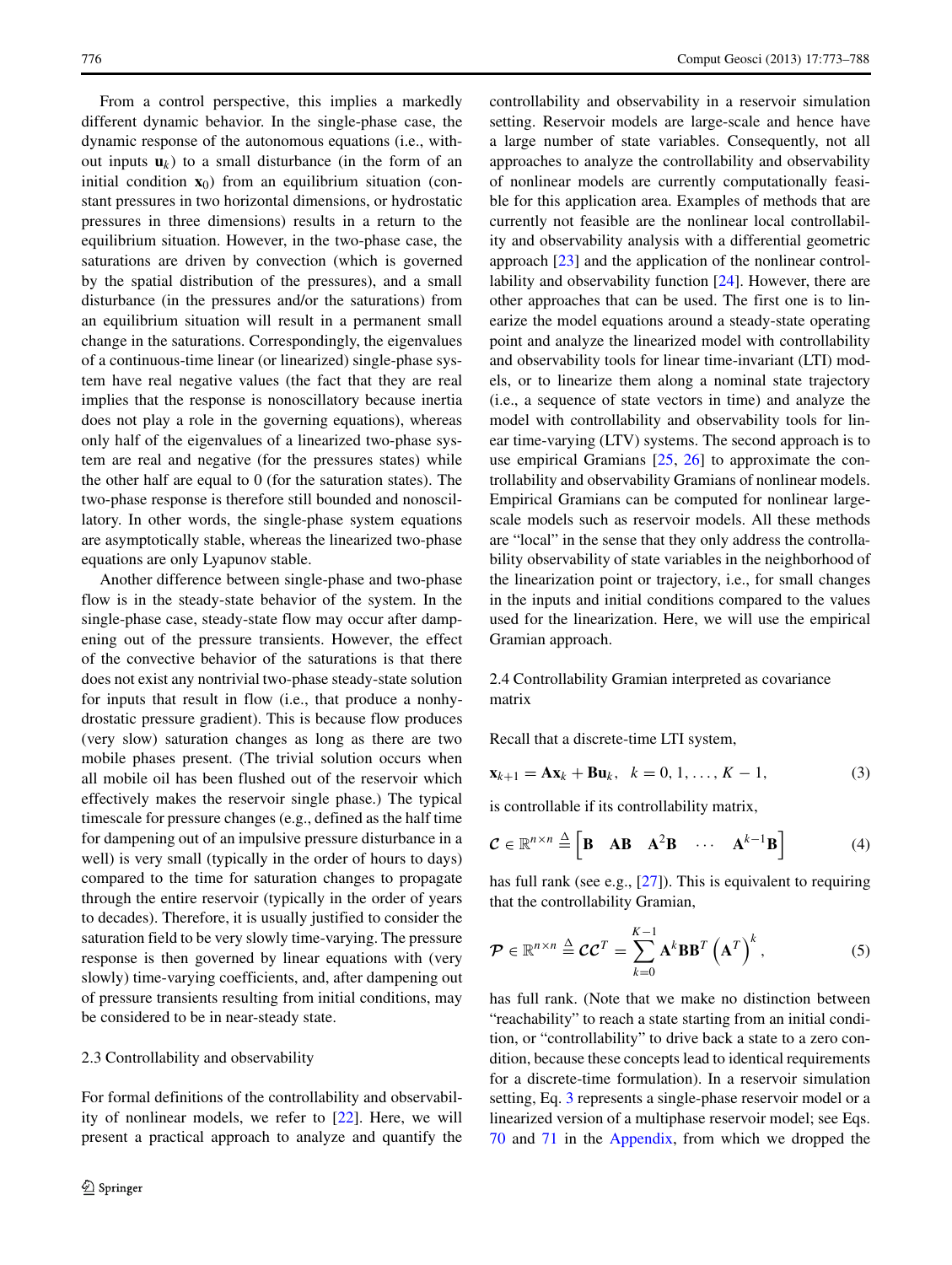overbars to simplify the notation. An interpretation of Eq. [5](#page-3-1) can be obtained by rewriting Eq. [3](#page-3-0) as a recursive sequence:

$$
x_1 = Ax_0 + Bu_0,
$$
  
\n
$$
x_2 = A^2x_0 + ABu_0 + Bu_1,
$$
  
\n
$$
x_3 = A^3x_0 + A^2Bu_0 + ABu_1 + Bu_2,
$$
  
\n
$$
\vdots
$$
  
\n
$$
x_K = A^Kx_0 + A^{K-1}Bu_0 + ... + ABu_{K-2} + Bu_{K-1}.
$$
  
\n(6)

Starting from an initial condition  $\mathbf{x}_0 = \mathbf{0}$ , and a unit impulse input at time 0, i.e.,  $\mathbf{u}_0 = 1$ ;  $\mathbf{u}_1 = \mathbf{u}_2 = \ldots = \mathbf{u}_{k-1} = 0$ , where **1** is a vector of unit length, it follows that

$$
\mathbf{x}'_k = \mathbf{A}^{k-1} \mathbf{B},\tag{7}
$$

where the accent indicates that the response results from a unit impulse input. Equation [5](#page-3-1) can therefore be written as

$$
\mathcal{P} = \sum_{i=1}^{K} \mathbf{x}'_i \left( \mathbf{x}'_i \right)^T = \begin{bmatrix} \mathbf{x}'_1 & \mathbf{x}'_2 & \cdots & \mathbf{x}'_K \end{bmatrix} \begin{bmatrix} \mathbf{x}'_1^T \\ \mathbf{x}'_2^T \\ \vdots \\ \mathbf{x}'_K^T \end{bmatrix} . \tag{8}
$$

Next, consider the definition of the (sample) covariance between elements of the state vector **x**:

$$
Cov(\mathbf{x}, \mathbf{x}) \in \mathbb{R}^{n \times n} \stackrel{\Delta}{=} \frac{1}{s-1} \left[ \widetilde{\mathbf{x}}_1 \ \widetilde{\mathbf{x}}_2 \ \cdots \ \widetilde{\mathbf{x}}_s \ \right] \begin{bmatrix} \widetilde{\mathbf{x}}_1^T \\ \widetilde{\mathbf{x}}_2^T \\ \vdots \\ \widetilde{\mathbf{x}}_s^T \end{bmatrix}, \quad (9)
$$

where *s* is the sample size, i.e., the number of state vector "snapshots" in time used to estimate the covariance, and  $\tilde{\mathbf{x}}$ indicates a (sample) mean-centered snapshot:

$$
\widetilde{\mathbf{x}}_i \stackrel{\Delta}{=} \mathbf{x}_i - \frac{1}{s} \sum_{j=1}^s \mathbf{x}_j.
$$
 (10)

Comparison of Eqs. [8](#page-4-0) and [9](#page-4-1) illustrates that the controllability Gramian  $P$  can be interpreted as a generalized spatial covariance matrix of the state response to a unit impulse input. Note that for the Gramian to be full rank, it is required that the number of time steps  $K$  is at least as large as the number of states *n*.

# 2.5 Empirical controllability Gramian

For a nonlinear state equation, an empirical controllability Gramian can be computed from an ensemble of the state "snapshots" taken from state trajectories corresponding to a set of input signals. The Gramian for a linear system, if full rank, guarantees that any possible combinations of states can be reached from a zero initial condition (although possibly with input signals of unrealistically large magnitudes). An empirical Gramian is less powerful, and, if full rank, only guarantees "local" controllability, i.e., that those combinations of states can be reached that are "close" to the state trajectories used to derive the Gramians. The original derivation of empirical Gramians by Lall et al. [\[25\]](#page-15-19) is expressed in continuous time. Here, we will follow largely their approach and notation but express the results in discrete time. To compute an empirical controllability Gramian, consider the following auxiliary variables:

- 1. A set  $\mathcal{E}^m = \{\mathbf{e}_1, \mathbf{e}_2, \dots, \mathbf{e}_m\}$  of standard unit vectors  $e_i \in \mathbb{R}^m, i = 1, 2, ..., m$
- 2. A set  $\mathscr{T}^m = \{T_1, T_2, \ldots, T_r\}$  of orthonormal matrices,  $\mathbf{T}_l \in \mathbb{R}^m \times m, l = 1, 2, \ldots, r$ ,
- 3. A set *M* of positive constants  $c_j \in \mathbb{R}, j = 1, 2, \ldots, s$ .

<span id="page-4-0"></span>With sets  $\mathcal{E}^m$ ,  $\mathcal{T}^m$ , and  $\mathcal{M}$ , where *m* is the number of inputs to the system (i.e., the dimension of **u**) one can generate a total of  $m \times r \times s$  "perturbed" time sequences  $\mathbf{U}^{i l j} \in \mathbb{R}^{m \times K}$ of input vectors defined as

$$
\mathbf{U}^{i l j} \stackrel{\Delta}{=} \begin{bmatrix} \mathbf{u}_0^{i l j} & \mathbf{u}_1^{i l j} & \cdots & \mathbf{u}_{K-1}^{i l j} \end{bmatrix},\tag{11}
$$

<span id="page-4-3"></span>where

$$
\mathbf{u}_{k}^{ilj} \stackrel{\Delta}{=} c_{j} \mathbf{T}_{l} \mathbf{e}_{i} \delta_{k} + \breve{\mathbf{u}}, \ \ k = 0, 1, \dots, K - 1,
$$
 (12)

<span id="page-4-1"></span>*δ<sub>k</sub>* is the Kronecker delta (defined as  $δ_k = 1$  if  $k =$ 0,  $\delta_k = 0$  if  $k \neq 0$ , and **u** is a nominal steady-state input around which the perturbations are taken. The role of the unit vectors is to select each of the components of **u** one by one. The matrices  $\mathbf{T}_i$  can be used to select different combinations of components, and the constants *cu* to select different magnitudes of the perturbations, which may all be of importance because of the nonlinear nature of the system equations. Next, the input sequences **U***ilj* are used to generate state trajectories, and the empirical controllability Gramian is defined as

<span id="page-4-2"></span>
$$
\mathcal{P}_{e} \triangleq \sum_{i=1}^{m} \sum_{l=1}^{r} \sum_{j=1}^{s} \frac{1}{r s c_{j}^{2}} \sum_{k=1}^{K} \Phi_{k}^{i l j},
$$
\n(13)

with the rank-one matrices  $\Phi_k^{i,j} \in \mathbb{R}^{n \times n}$  given by

$$
\boldsymbol{\Phi}_k^{i l j} \stackrel{\Delta}{=} \tilde{\mathbf{x}}_k^{i l j} \left(\tilde{\mathbf{x}}_k^{i l j}\right)^T, \tag{14}
$$

where  $\tilde{\mathbf{x}}_k^{i l j}$  are mean-centered snapshots as defined in Eq. [10](#page-4-2) with  $s = K$ . If the system is stable, linear, controlaffine, and excited with an impulse input, then the empirical controllability Gramian is identical to the controllability Gramian [\[25,](#page-15-19) [26\]](#page-15-20). Hahn et al. [\[26\]](#page-15-20) extended definition [\(12\)](#page-4-3) to include other forms of inputs, such as (series of) step inputs, resulting in more general covariance matrices of which empirical Gramians form a subset. (Alternatively, these covariance matrices could be referred to as generalized empirical Gramians). As discussed by Hahn et al. [\[26\]](#page-15-20), the definition of empirical controllability Gramians is restricted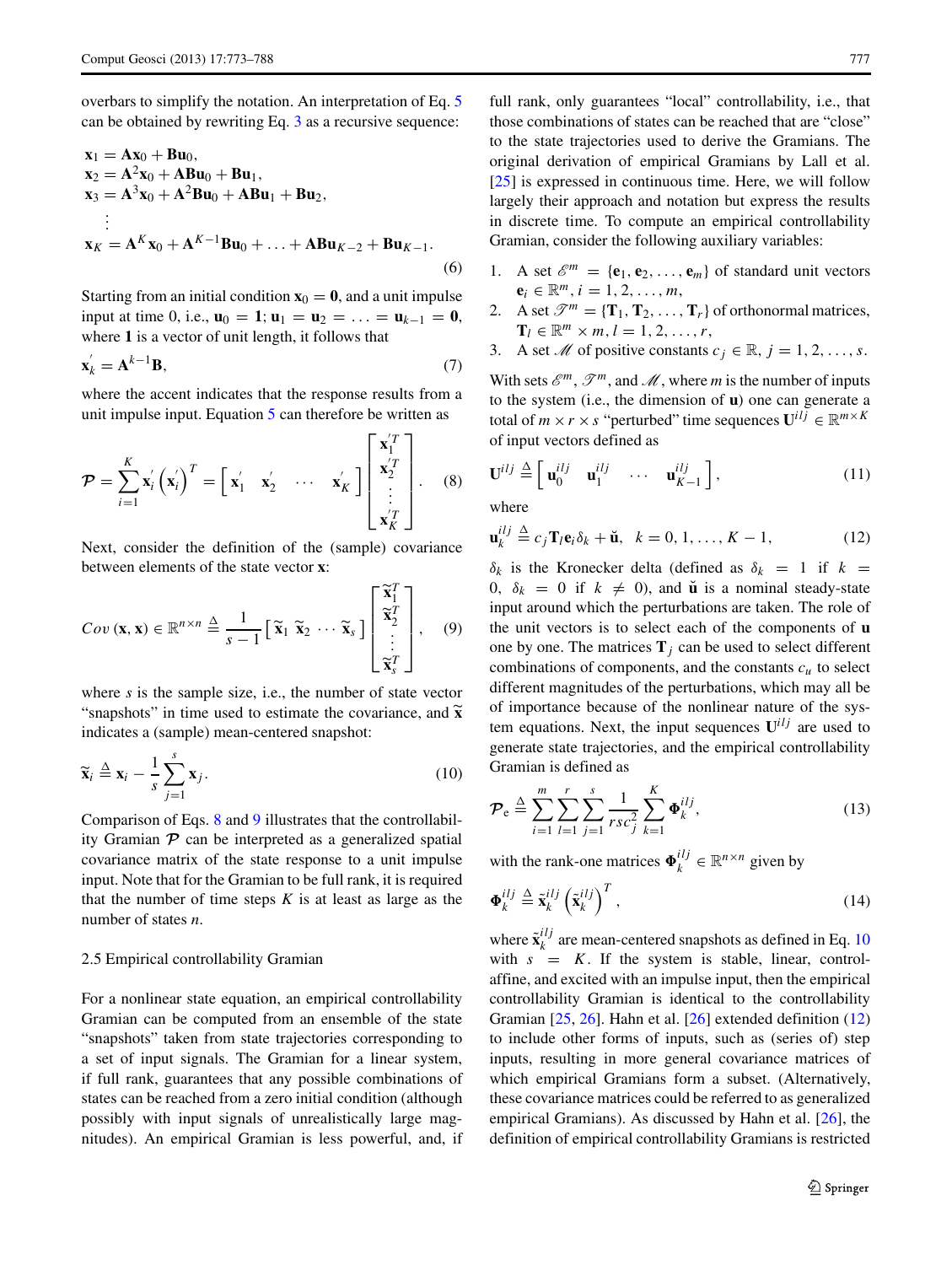to control-affine Lyapunov-stable systems starting from a steady-state situation. The first two conditions are met without problems for our two-phase reservoir flow equations. The third one is met approximately because, as discussed in Section [2.2,](#page-2-2) the saturation changes are typically so slow that the saturation field may be considered to be near-constant and the pressure field to be near-steady-state. In that case, we can compute empirical Gramians (or covariance matrices) by taking "snapshots" of states resulting from perturbed inputs along a (near-steady-state) trajectory in input-state space. This is identical to the typical approach to compute covariance matrices for use in POD.

#### 2.6 Empirical observability Gramian

The observability Gramian for an LTI system [\(3\)](#page-3-0) observed according to an LTI output equation

$$
\mathbf{y}_k = \mathbf{C}\mathbf{x}_k + \mathbf{D}\mathbf{u}_k,\tag{15}
$$

is observable if its observability matrix,

$$
\mathcal{O} = \begin{bmatrix} \mathbf{C} \\ \mathbf{C}\mathbf{A} \\ \mathbf{C}\mathbf{A}^2 \\ \vdots \\ \mathbf{C}\mathbf{A}^{K-1} \end{bmatrix},
$$
(16)

is full rank (see e.g.,  $[27]$ ). This is equivalent to requiring that the observability Gramian,

$$
\mathcal{Q} \in \mathbb{R}^{n \times n} \stackrel{\Delta}{=} \mathcal{O}^T \mathcal{O} = \sum_{i=0}^{K-1} (\mathbf{A}^T)^i \mathbf{C}^T \mathbf{C} \mathbf{A}^i, \tag{17}
$$

has full rank. For nonlinear systems, an empirical observability Gramian can be defined which can be interpreted as the covariance of the output resulting from a large number of initial state vectors [\[25\]](#page-15-19). With the aid of sets  $\mathcal{E}^n$ ,  $\mathcal{T}^n$ , and  $M$  as defined above, where *n* is the number of state variables (i.e., the dimension of **x**), one can generate a total of  $n \times r \times s$  initial state vectors  $\mathbf{x}_0^{i l j} \in \mathbb{R}^n$  defined as

$$
\mathbf{x}_0^{i l j} \triangleq c_j \mathbf{T}_l \mathbf{e}_i + \mathbf{\check{x}}_0,\tag{18}
$$

where  $\check{\mathbf{x}}_0$  is a nominal initial condition around which the perturbations are taken. Next, the initial conditions are used, with zero inputs, to generate states and outputs and the empirical observability Gramian is defined as

$$
\mathcal{Q}_{e} \stackrel{\Delta}{=} \sum_{l=1}^{r} \sum_{j=1}^{s} \frac{1}{rsc_{j}^{2}} \sum_{k=0}^{K-1} \mathbf{T}_{l} \Psi_{k}^{lj} \mathbf{T}_{l}^{T},
$$
\n(19)

in which the elements  $\Psi_{i\mu,k}^{lj}$  of matrix  $\Psi_k^{lj} \in \mathbb{R}^{n \times n}$  are given by

$$
\Psi_{iu,k}^{lj} = \left(\tilde{\mathbf{y}}_k^{ilj}\right)^T \left(\tilde{\mathbf{y}}_k^{ulj}\right),\tag{20}
$$

where  $\tilde{\mathbf{y}}_k^{ulj}$  are mean-centered outputs of the system. If the system is stable and linear than the ampirical observability system is stable and linear, then the empirical observability Gramian is identical to the observability Gramian [\[25\]](#page-15-19). The empirical observability Gramian is calculated based on the outputs of the model for a large number  $(n \times r \ s)$  initial conditions. For applications with a large number of states, this approach is computationally very demanding, because of the need to perform a large number of simulations and to store all corresponding output vectors. References [\[28\]](#page-15-22) and [\[29\]](#page-15-23) therefore present an alternative approach to approximate the observability Gramian by taking snapshots of a dual linearized system (a.k.a. an adjoint system), which is computationally much more efficient if the number of outputs *p* is much smaller than the number of states *n* (as is usually the case). In the present paper, we followed the latter approach.

#### 2.7 Balancing and Hankel singular values

A state that is sensitive to inputs, i.e., that is strongly controllable, is not necessarily also strongly observable, or vice versa, an effect that is also reflected in the difference between the corresponding (empirical) Gramians. However, it is possible to find a linear "balancing" coordinate transformation  $\tilde{T}$  of the (empirical) Gramians  $\mathcal{P}$  and  $\mathcal{Q}$  such that the transformed Gramians  $\tilde{\mathcal{P}}$  and  $\tilde{\mathcal{Q}}$  are equal diagonal matrices that satisfy

$$
\tilde{\mathcal{P}} = \tilde{\mathbf{T}} \tilde{\mathcal{P}} \tilde{\mathbf{T}}^T,\tag{21}
$$

$$
\tilde{\mathbf{Q}} = \tilde{\mathbf{T}}^{-T} \tilde{\mathbf{Q}} \tilde{\mathbf{T}}^{-1},\tag{22}
$$

and

$$
\tilde{\mathcal{P}}\tilde{\mathcal{Q}} = \tilde{\mathbf{T}}\tilde{\mathcal{P}}\tilde{\mathcal{Q}}\tilde{\mathbf{T}}^{-1}.
$$
\n(23)

<span id="page-5-1"></span>The transformation matrix  $\tilde{T}$  can then also be used to define transformed (balanced) states  $\tilde{\mathbf{x}} = \mathbf{T}\mathbf{x}$  such that states that are strongly controllable are also strongly observable and vice versa, which implies that they are important to the input–output behavior. Although (empirical) Gramians themselves are coordinate-dependent, the eigenvalues of their product are not. The latter are called the Hankel singular values, and are defined as

<span id="page-5-0"></span>
$$
\sigma_i \stackrel{\Delta}{=} \sqrt{\lambda_i (\mathcal{P} \mathcal{Q})} = \sqrt{\lambda_i (\mathcal{P} \tilde{\mathcal{Q}})}, \quad i = 1, 2, \dots, n. \tag{24}
$$

If the Hankel singular values decrease rapidly, this is an indication that the input–output behavior is determined by only the first few balanced states. For details about balancing, see e.g., Moore [\[30\]](#page-15-24) (the original paper), Antoulas [\[31\]](#page-15-25) (a textbook), or [\[1\]](#page-15-0) (an application to single-phase flow; our earlier paper).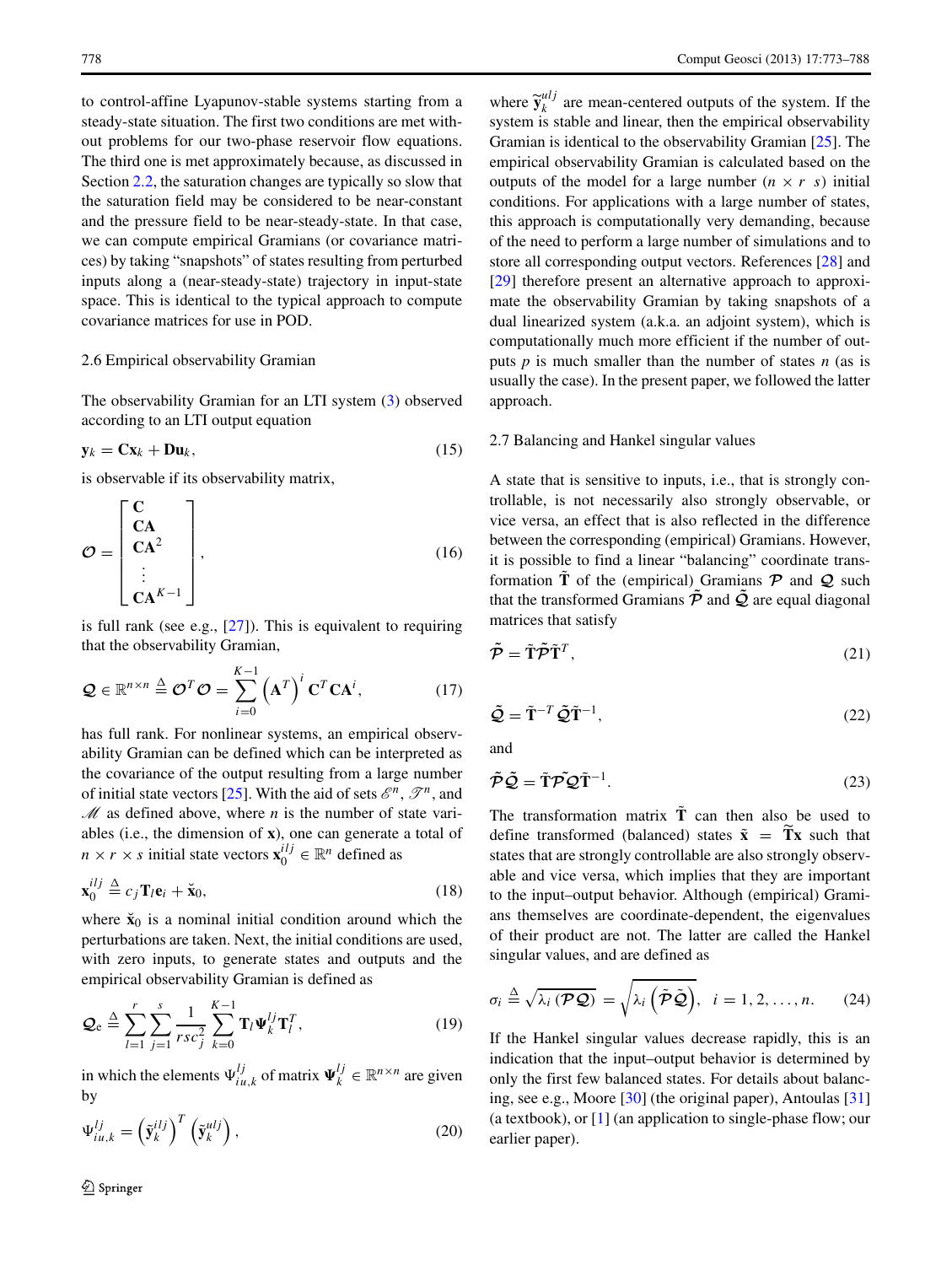#### **3 Quantifying controllability and observability**

#### 3.1 Singular value decompositions

To quantify observability and controllability, singular value decompositions (SVDs) can be used to compute subspaces that are most controllable or observable. In reference [\[1\]](#page-15-0), we applied this method to single-phase porous media flow, and we will use the same approach here for two-phase flow using empirical Gramians. The controllable states (i.e., the subspace  $X^{con} = \text{Im}(\mathcal{C})$  can be approximated by using an approximate version of *C* defined as

$$
\mathcal{C} = \mathbf{U} \mathbf{\Sigma} \mathbf{V}^T = \begin{bmatrix} \mathbf{U}_1 & \mathbf{U}_2 \end{bmatrix} \begin{bmatrix} \mathbf{\Sigma}_1 & \mathbf{0} \\ \mathbf{0} & \mathbf{\Sigma}_2 \end{bmatrix} \begin{bmatrix} \mathbf{V}_1^T \\ \mathbf{V}_2^T \end{bmatrix} \approx \mathbf{U}_1 \mathbf{\Sigma}_1 \mathbf{V}_1^T,\tag{25}
$$

where the separation between  $\Sigma_1$  and  $\Sigma_2$  is chosen in such a way that the singular values in  $\Sigma_2$  are considerably smaller than those in  $\Sigma_1$ . The first few left singular vectors, i.e., the first few columns of  $U_1$ , are now just the most controllable linear combinations of states. Alternatively, an SVD can be applied to the controllability Gramian,

$$
\mathcal{P} = \mathcal{C}\mathcal{C}^T = \mathbf{U}\mathbf{\Sigma}^2\mathbf{U}^T,\tag{26}
$$

or to the empirical controllability Gramian  $\mathcal{P}_{e}$ , resulting in the same matrices **U** and  $\Sigma$  as in Eq. [25.](#page-6-0)

The observable states (i.e., the orthogonal complement to the unobservable subspace  $X^{unobs} = \text{Ker}(\mathcal{O})$  can be approximated by applying an SVD to the transpose of the observability matrix  $\mathcal{O}^T$ ,

<span id="page-6-1"></span>
$$
\mathcal{O}^T = \mathbf{U} \Sigma \mathbf{V}^T \approx \mathbf{U}_1 \mathbf{\Sigma}_1 \mathbf{V}_1^T, \tag{27}
$$

<span id="page-6-3"></span>or, alternatively, to the transpose of the (empirical) observability Gramian *Q*,

$$
\mathcal{Q} = \mathcal{O}^T \mathcal{O} = \mathbf{U} \Sigma^2 \mathbf{U}^T. \tag{28}
$$

In this case, the first few columns of  $U_1$  are just the most observable linear combinations of states. Note that the values of  $U$ ,  $\Sigma$  and  $V$  in Eqs. [25](#page-6-0) and [27](#page-6-1) are usually not identical, and the same holds for those values in Eqs. [26](#page-6-2) and [28.](#page-6-3)

In a similar fashion, it is possible to determine the SVD of the product of the balanced Gramians  $\tilde{\mathcal{P}}\tilde{\mathcal{Q}}$ . The first few left singular vectors are in this case the linear combinations of states that contribute most to the input–output behavior of the system.

# 3.2 Scaling

Consider the case in which the controllable subspace is approximated by removing columns **U**<sup>2</sup> in **U** which correspond to (very) small singular values. In case the values of the input variables vary several orders of magnitude, the values of the input matrix **B** related to those inputs influence the numerical values that occur in  $\Sigma_1$  and  $\Sigma_2$ , and as such can influence the separation between  $\Sigma_1$  and  $\Sigma_2$ . In order to make the selection mechanism scaling-independent, matrix **B** can be scaled to

$$
\overline{\mathbf{B}} = \mathbf{B} \Gamma_{\mathbf{u}},\tag{29}
$$

<span id="page-6-0"></span>where  $\Gamma_{\text{u}} = \text{diag}(|u_1| |u_2| \cdots |u_m|)^{-1}$ , with  $u_i, i =$ 1*,* 2*,...,m*, representing typical (nominal) input values. Alternatively, the values can be scaled with respect to the well indices, as will be discussed below. Subsequently, the controllability matrix and Gramians are calculated. This is illustrated in the next section in which examples are presented where the inputs contain pressures that have values in the range of  $10<sup>7</sup>$  Pa and rates that have values in the range of 1  $\text{m}^3$ /s. The same reasoning also applies to the output variables. In order to make the selection mechanism scaling-independent, matrix **C** can be scaled to

$$
\overline{\mathbf{C}} = \mathbf{\Gamma}_{\mathbf{y}} \mathbf{C},\tag{30}
$$

<span id="page-6-2"></span>where, in this paper,  $\Gamma_y = \text{diag}(|y_1| |y_2| \cdots |y_p|)^{-1}$ , with  $y_i$ ,  $i = 1, 2, \ldots, p$ , representing typical output values.

### 3.3 Time-varying controllability

The controllability and observability properties of a nonlinear model can change with time, i.e., states can become more or less controllable or observable with time. In this paper, we have therefore chosen to analyze these properties per time interval. To this end, the total simulation time of *K* time steps is split into intervals  $k_{i,f} = [k_i, k_{i+1}, \ldots, k_f]$ , where  $k_i$  and  $k_f$  are the first and last time step of the interval. Subsequently, the controllability of each interval is analyzed. This approach is comparable to the "sliding interval balancing" procedure described in, e.g., reference [\[32\]](#page-15-26).

#### 3.4 Graphical representation

Each column of **U** in Eqs. [25,](#page-6-0) [26,](#page-6-2) [27,](#page-6-1) or [28](#page-6-3) contains a singular vector of dimension *n*, where *n* is the total number of states. In the case of spatially discretized reservoir models, the states represent grid block pressures and/or grid block saturations. Since each state is connected to a grid block, each column of **U** can be interpreted as a set of two spatial patterns (basis functions), representing a pressure field and a saturation field, respectively. The spatial patterns contained in **U**1, which correspond to large singular values, are combinations of states that are most controllable or observable. To graphically represent these dominant spatial patterns in a compact way, we have chosen to depict them as a single "weighted singular vector"  $\mathbf{u}^z$ , consisting of the sum of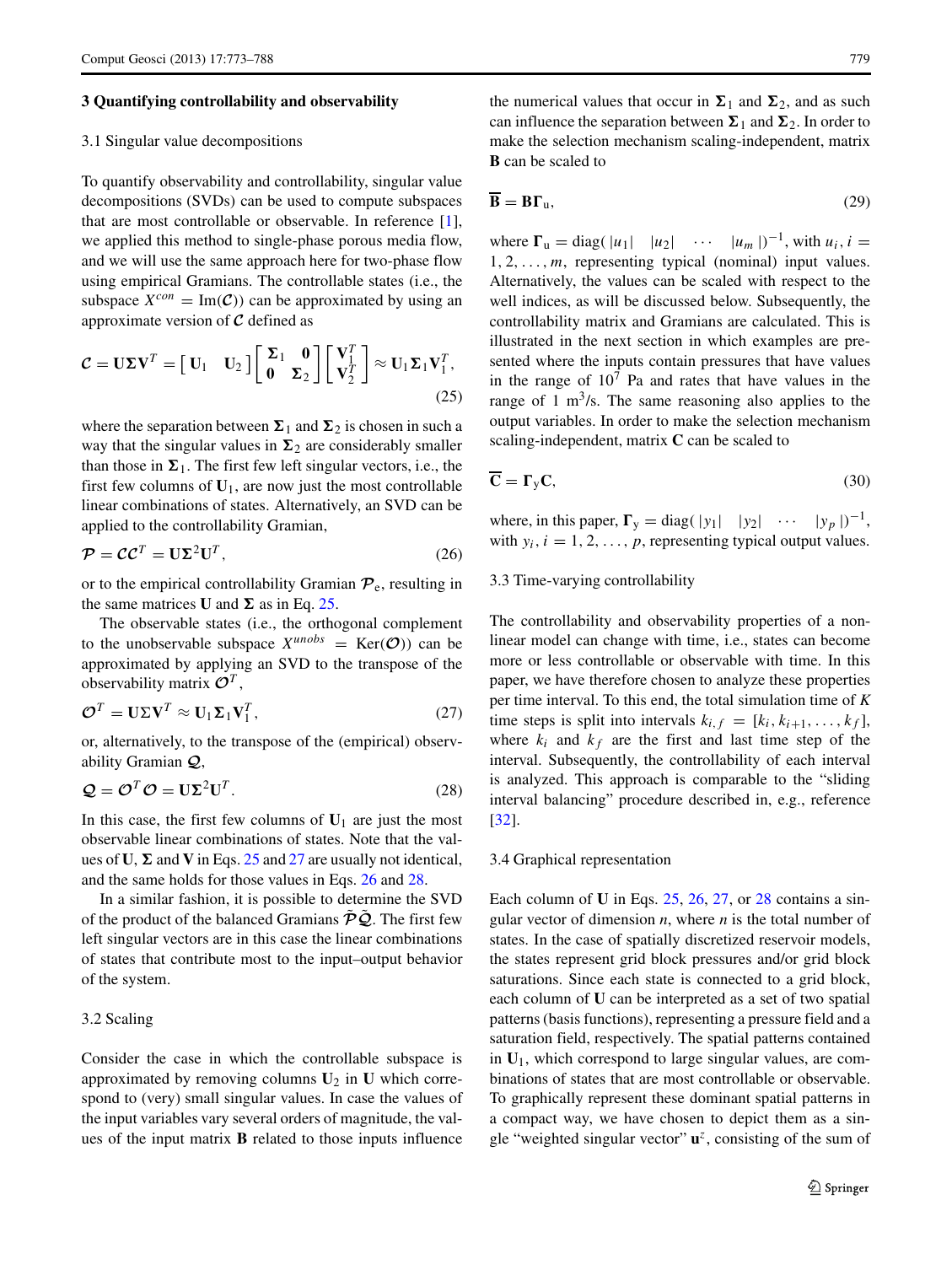<span id="page-7-0"></span>the first *z* singular vectors weighted by their corresponding singular values:

$$
\mathbf{u}^z = \sum_{i=1}^z \frac{\sigma_i}{\sigma_1} \mathbf{u}_i
$$
 (31)

where  $\sigma_i$  is the *i*th singular value on the diagonal of  $\Sigma$ , and  $\mathbf{u}_i$  is the *i*th column vector of **U** (not to be confused with the input vector **). The value of**  $z$  **is chosen such as to** maintain 99 % of the total "energy" in the system, i.e., of the sum of all singular values. The weighted singular vectors visualize which parts of the reservoir model contain the dominant, i.e., the most controllable or observable, states. In a geometric interpretation, the columns of the unitary matrix **U** represent a direction in the controllable or observable subspace, where the length of the vectors is given by the corresponding singular values. The vectors weighted by their singular value as in Eq. [31](#page-7-0) can then be considered as a vector sum, characterizing the dominant directions in the controllable or observable subspace.

# **4 Controllability and observability of saturations and pressures in two-phase porous media flow**

## 4.1 Introduction

In reference [\[1\]](#page-15-0), we analyzed the controllability and observability of pressures in single-phase flow. It was concluded that pressures near wells in which the flow rate or bottomhole pressure can be controlled are most controllable, whereas pressures near wells in which the flow rate or bottom-hole pressure can be measured are most observable. Furthermore, the controllability and observability properties are primarily determined by the well configuration (i.e., the number and location of wells) and to a lesser extent by the heterogeneity of the reservoir. In reference [\[33\]](#page-15-27), which formed the basis for the present paper, the controllability and observability of saturations in a one-dimensional horizontal reservoir were analyzed. The reservoir was modeled with a linear and nonlinear convection–diffusion equation (CDE) discretized in space and time. Regarding the nonlinear CDE, it was concluded that:

- The saturation states of the nonlinear CDE are most controllable near the oil-water front.
- The saturation states located at the observation point are most observable.
- The saturation states that are most relevant (i.e. least irrelevant) for the input–output behavior are situated around the oil–water front.
- The Hankel singular values decrease rapidly, indicating that reservoir models behave as models of much lower

 $\textcircled{2}$  Springer

order than the order that follows from the number of grid blocks.

These results are in line with the results of the single-phase controllability and observability analysis in [\[1\]](#page-15-0). Additional details on the controllability and observability analysis of the linear and nonlinear CDE can be found in Chapter 3 of [\[33\]](#page-15-27). In the remainder of this section, we turn our attention to two-dimensional two-phase reservoir models, where the states are the pressures and saturations in each grid block. Our aim is to identify the dominant grid block pressures and saturations, i.e., those that are most controllable and observable, during the simulation period of the reservoir model.

#### 4.2 Example 1: homogeneous permeability

The first example represents a two-dimensional horizontal homogeneous reservoir in which the oil will be replaced by water in a water-flooding process. The model has  $21 \times 21 \times$ 1 grid blocks of 10 m  $\times$  10 m  $\times$  10 m. For the first example, the absolute permeability is  $10^{-11}$  m<sup>2</sup> in every grid block. The porosity  $\phi = 0.30$  and is constant in every grid block. The oil compressibility  $c_0 = 10^{-10} Pa^{-1}$ , the water compressibility  $c_w = 10^{-10} Pa^{-1}$ , the oil viscosity  $c_0 = 10^{-3} Pa$ s, and the water viscosity  $\mu_w = 10^{-3}$  Pa s. For the relative permeability, the Corey model is used, with Corey exponents  $n_0 = n_w = 2$ ,  $k_{\text{ro},0} = 0.9$ , and  $k_{\text{rw},0} = 0.6$ . Connate water and residual oil saturation are equal to 0.2. Capillary pressure is not included in the model. The initial pressure  $p_0 = 100 \times 10^5$  Pa and the initial (connate) water saturation  $S_0 = 0.2$ , and both are uniform throughout the reservoir

<span id="page-7-1"></span>

**Fig. 1** Well locations for examples 1 and 2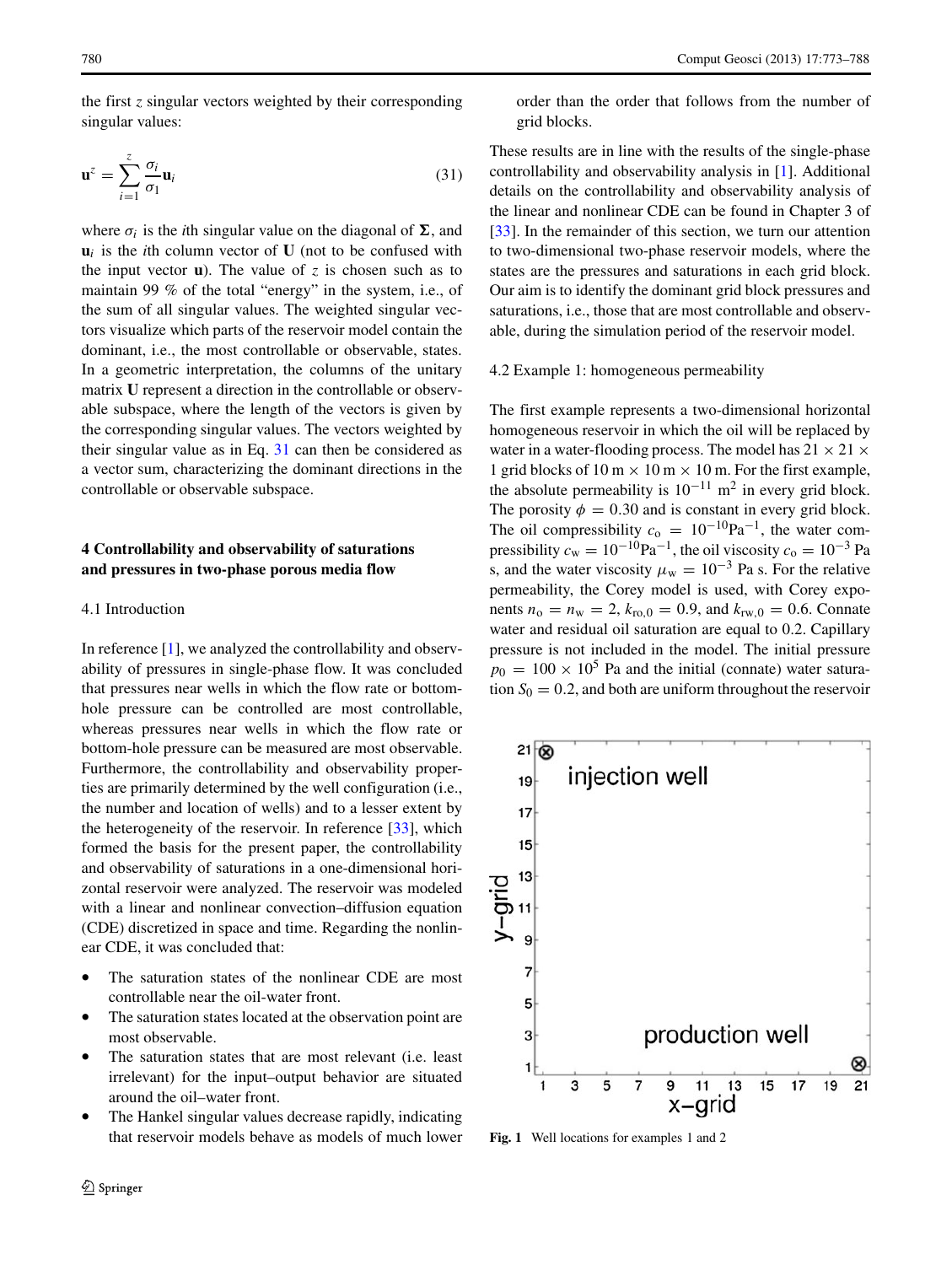<span id="page-8-0"></span>



model. The reservoir model contains an injection well and a production well at opposite corners; see Fig. [1.](#page-7-1)

The inputs **u** represent the prescribed rate in the injection well (no pressure constraint) and the prescribed pressure in the production well (no rate constraint). The well indices are computed with a Peaceman model with well bore radius  $r_w = 0.1$  m and no skin. Similarly as in reference [\[1\]](#page-15-0), the nonzero entry in input matrix **B**, corresponding to the flow rate-controlled injection well, is scaled with  $\Gamma_{\rm u}$  to the well index of the pressure-controlled production well. Both wells are assumed to be equipped with sensors to measure the bottom-hole pressure and the oil and water rates. The reservoir model is simulated for 10 years.

Since we consider the controllability and observability around a nominal input-state trajectory, we need to choose input signals  $c_j$ , as required in Eqs. [12](#page-4-3) and [19,](#page-5-0) with magnitudes that can be considered as realistic during the operation of a petroleum reservoir. For this example, we have chosen pseudorandom binary signals (PRBS) with rate inputs between 0.4 and 0.5  $\text{m}^3$ /s and pressure inputs between  $90 \times 10^5$  and  $99 \times 10^5$  Pa. The matrices **T**<sub>*l*</sub> corresponding to a PRBS, as required in Eqs. [12,](#page-4-3) [18,](#page-5-1) and [19,](#page-5-0) are simply positive or negative unit matrices. The input signal is constant over intervals with a length of at least 25 time steps before it switches to another input level. Because we use a single signal, we have  $r = s = 1$ . Note that the use of

<span id="page-8-1"></span>**Fig. 3** Controllability and observability of the pressure states for example 1. *Columns* indicate five consecutive time intervals. The *top two rows* display the pressure and saturation fields, respectively. The *three bottom rows* display the (base 10) logarithm of the "weighted singular vectors" corresponding to the empirical controllability Gramian, the empirical observability Gramian, and the balanced Gramian, respectively

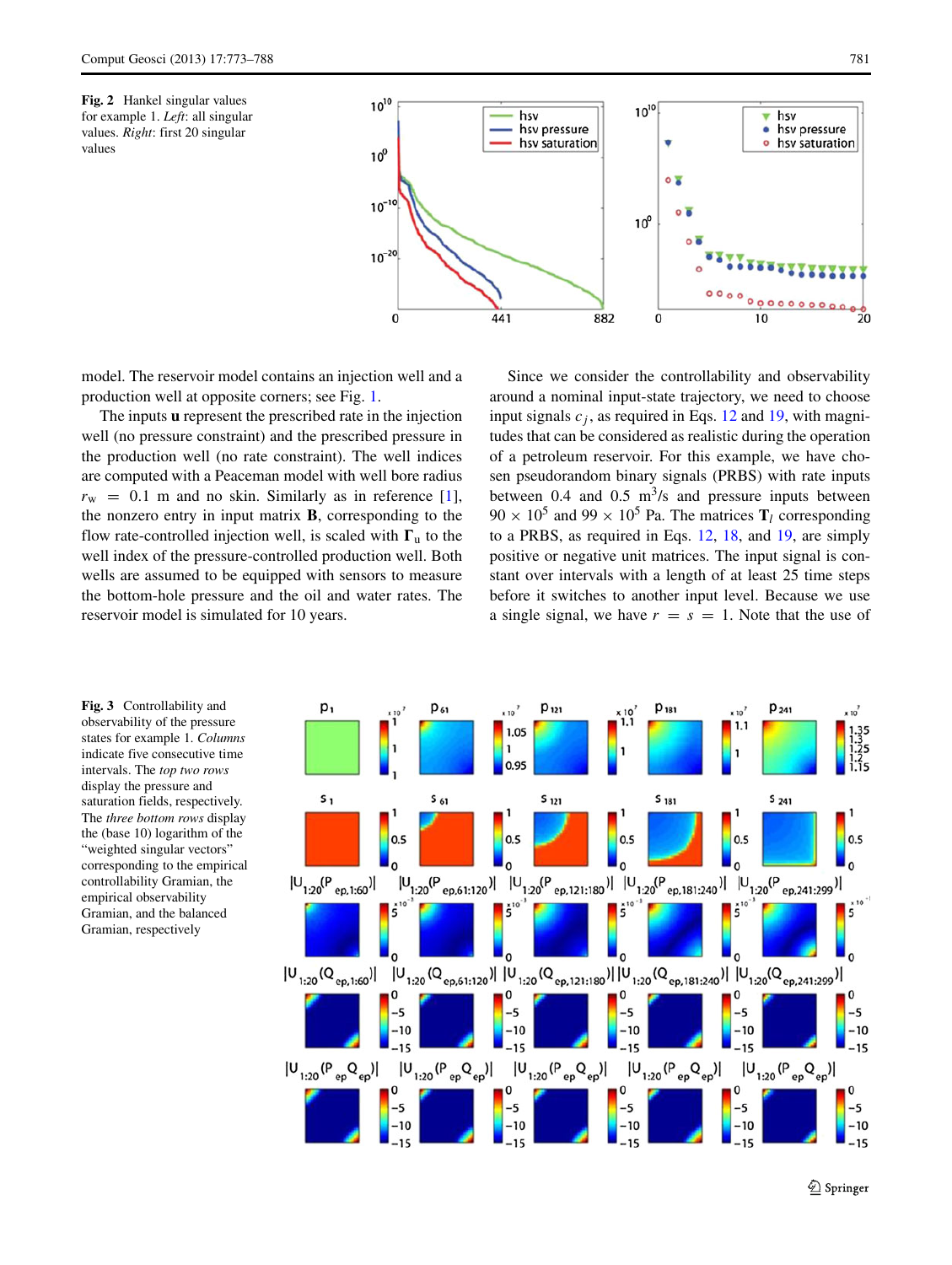a PRBS implies that the inputs are piecewise constant, and that, strictly speaking, we do not compute empirical Gramians (for which we would need impulsive inputs for the controllability Gramian and no inputs for the observability Gramian) but "generalized empirical Gramians" or simply "empirical covariance matrices." This is tacitly assumed whenever we use the expression "empirical Gramian" in the discussion below.

Recall that the state vector **x** consists of stacked pressure and saturation vectors. The time scales of the dynamic behavior of the pressure and saturation states are very different from each other, as indicated by the clear separation in eigenvalues of the linearized system matrix  $A_c$  (see [Appendix](#page-12-0) and the discussion in Section [2.2\)](#page-2-2). The pressure states of the linearized equations are associated with eigenvalues with high absolute values and exhibit a fast behavior, while the saturation states are associated with eigenvalues with very low values (in case of nonzero inputs) or even zero values (in the absence of inputs) and exhibit a very slow behavior. Therefore, only the results obtained with empirical Gramians will be presented.

For the first example, with a homogeneous permeability distribution, we computed the Hankel singular values of all states and of the pressure and saturation states separately using empirical Gramians; see Fig. [2.](#page-8-0) The values decrease rapidly, indicating that the reservoir model behaves as a model of much lower order than the order suggested by the number of states. Empirical controllability and

<span id="page-9-1"></span>

**Fig. 5** Permeability field for example 2. Magnitude in <sup>10</sup> log*,* m2

observability Gramians were calculated for intervals around the nominal input-state trajectory, where  $\check{\mathbf{x}}_0$  is chosen as the state vector in the middle of the interval. The interval length is chosen as 60 time steps. The results are shown in Fig. [3.](#page-8-1) The first two rows depict snapshots of pressures and saturations at the beginning of each of the five consecutive time intervals. The next three rows depict "weighted singular



<span id="page-9-0"></span>**Fig. 4** Controllability and observability of the saturation states for example 1. Key as in Fig. [3](#page-8-1)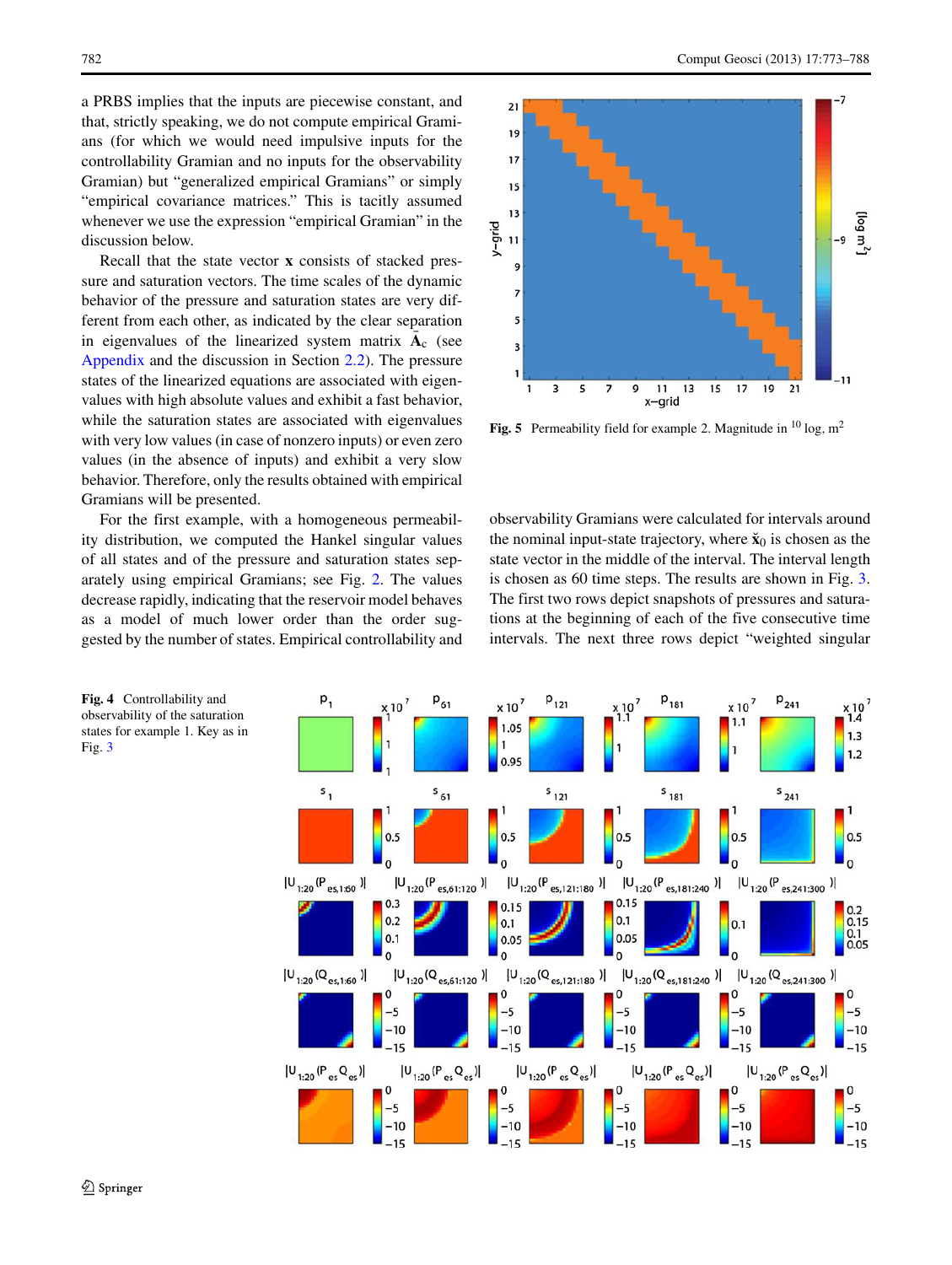<span id="page-10-0"></span>



vectors," as defined in Eq. [31,](#page-7-0) for the empirical controllability, observability, and balanced Gramians, respectively. The notation  $|\mathbf{U}_{1:20}(\mathcal{P}_{e,1:60})|$  indicates the (base 10) logarithm of the weighted singular vector based on the first

20 columns of **U**, obtained from the SVD of *P*<sup>e</sup> computed over the time interval from 1 to 60 time steps. The key observation is that the pressures are most controllable around the wells. Also, after balancing, the pressures most relevant for



<span id="page-10-1"></span>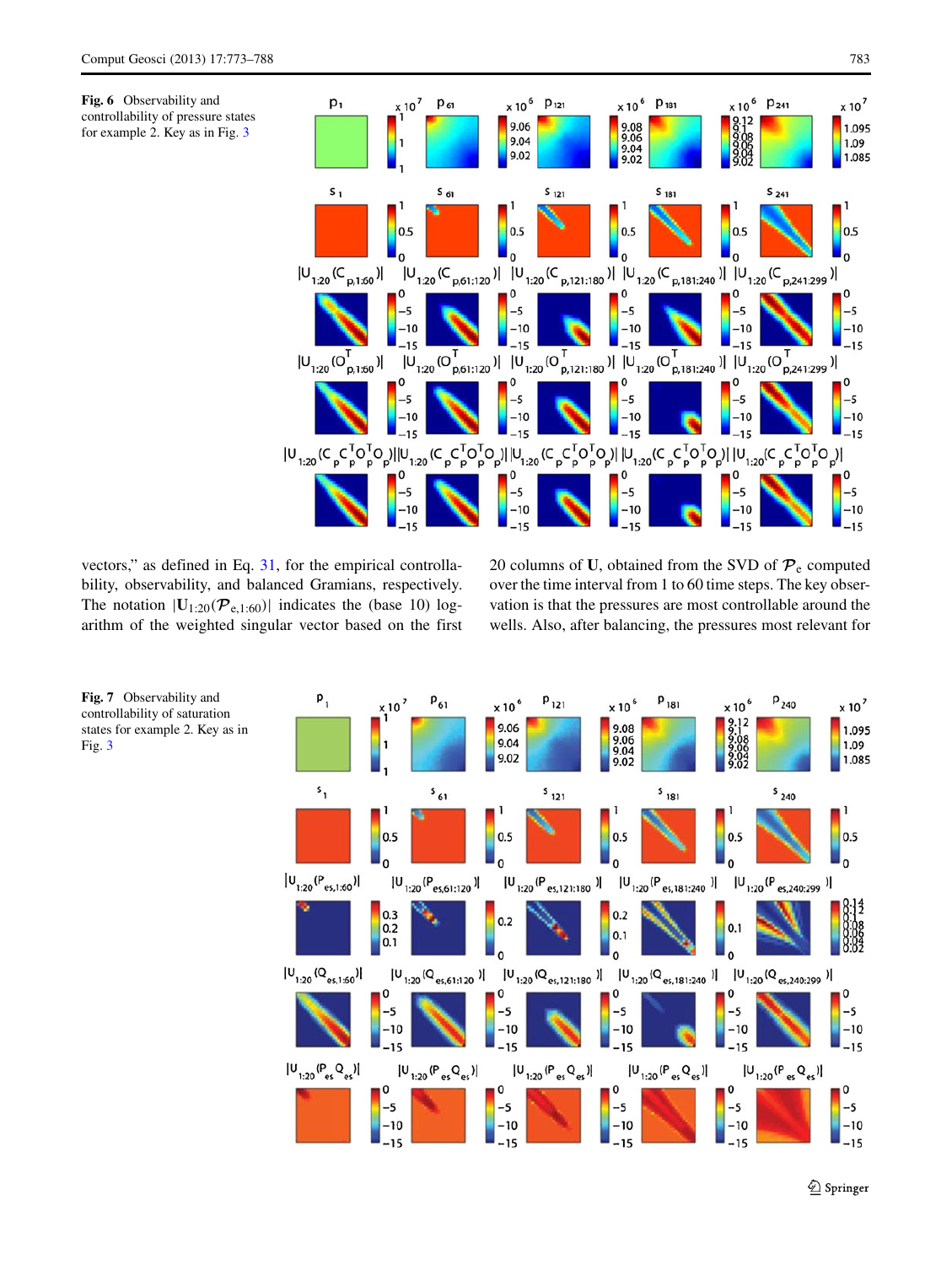the input–output behavior are located directly around the wells. This is completely in line with the observations for the single-phase reservoir models presented in reference [\[1\]](#page-15-0).

Next, we analyze the controllability and observability of the saturation states with empirical controllability and observability Gramians. As before, these are calculated for consecutive "sliding" intervals with a length of 60 time steps. The first two rows in Fig. [4](#page-9-0) show again the snapshots of pressure and saturation. The third row shows the weighted singular vector of the empirical controllability Gramian indicating that the saturation states are most controllable in the grid blocks where the fluid front is located. This is understandable since the saturation values around the front are the only values that change using the specific input signal. All other saturation values are either near their maximum value (upstream of the front) or at their minimum value (downstream of the front). The fourth row in Fig. [4](#page-9-0) shows the weighted singular value of the empirical observability Gramian, indicating that the saturation in the grid blocks close to the wells are most observable. There seems to be no influence of the arrival of the saturation front on the observability. The fifth row shows the weighted value of the balanced states, indicating that the saturation states around the front are most relevant (i.e. least irrelevant) for the input–output behavior. Furthermore, upstream of the front, the states seem to be slightly more relevant than downstream of the front, since the values of the weighted singular vector are higher upstream of the front.

#### 4.3 Example 2: heterogeneous permeability

As a next step, we analyzed the controllability and observability of a reservoir model with a heterogeneous permeability distribution in the form of a high-permeability streak or fracture from the injector to the producer with an absolute permeability of  $10^{-8}$  m<sup>2</sup>. The absolute permeability in the other grid blocks is  $10^{-10}$  m<sup>2</sup>; see Fig. [5.](#page-9-1) (We note that these values are unusually high; however, the results of our study are dependent on the permeability *contrast*, and the absolute values are therefore not relevant).

First, the controllability and observability of the pres-sure states are analyzed for this example. From Fig. [6,](#page-10-0) we can conclude that the pressure states are controllable around the wells and in the high-permeability streak downstream of the oil–water front. When the front has reached the producer, the most controllable states are again located around the wells and in the high-permeability streak. The most observable pressure states coincide with the most controllable pressure states. For this example, the pressure states that are most relevant for the input–output behavior are, according to the bottom row in Fig. [6,](#page-10-0) also located around the wells and in the high-permeability streak.

Next, the controllability and observability of the saturation states are analyzed. In Fig. [7,](#page-10-1) the results are shown. As in the previous case, the saturation states are most controllable around the oil–water front. The saturation states that are most observable are located close to the wells and furthermore in the high-permeability streak. The last row indicates that the saturation states around the front are most relevant (i.e. least irrelevant) for the input–output behavior.

# **5 Conclusions**

In this work, the controllability and observability of the states (pressures and saturations) in two-phase (oil–water) reservoir models have been analyzed. For these nonlinear models, we analyzed the local controllability and observability around a nominal input-state trajectory with the aid of generalized empirical Gramians (covariance matrices).

Based on the analyzed examples, we conclude that the Hankel singular values of reservoir models decrease rapidly, indicating that these models are effectively of much lower order than the state-space models that results after spatial discretization. Furthermore, pressures are most controllable and observable around the wells that can control and observe the pressure states. The saturations are most controllable around the fluid front and most observable around the wells. After balancing the model, we can conclude that the most relevant (in terms of input–output behavior) pressure states are located around the wells and the most relevant saturation states are located around the fluid front.

From an example, with a heterogeneous permeability distribution, we can conclude that model parameters, such as permeability, that alter the shape and position of the fluid front, do influence the observability and controllability properties of the reservoir, and hence generalize the results. We conclude that the position of the wells and of the front between reservoir fluids, and to a lesser extent the position and shape of permeability heterogeneities, are the most important factors that determine the local controllability and observability properties of the reservoir. Therefore, research into effective reduced-order models for two-phase flow should focus on ways to capture, in some sense, the position of the fluid front(s).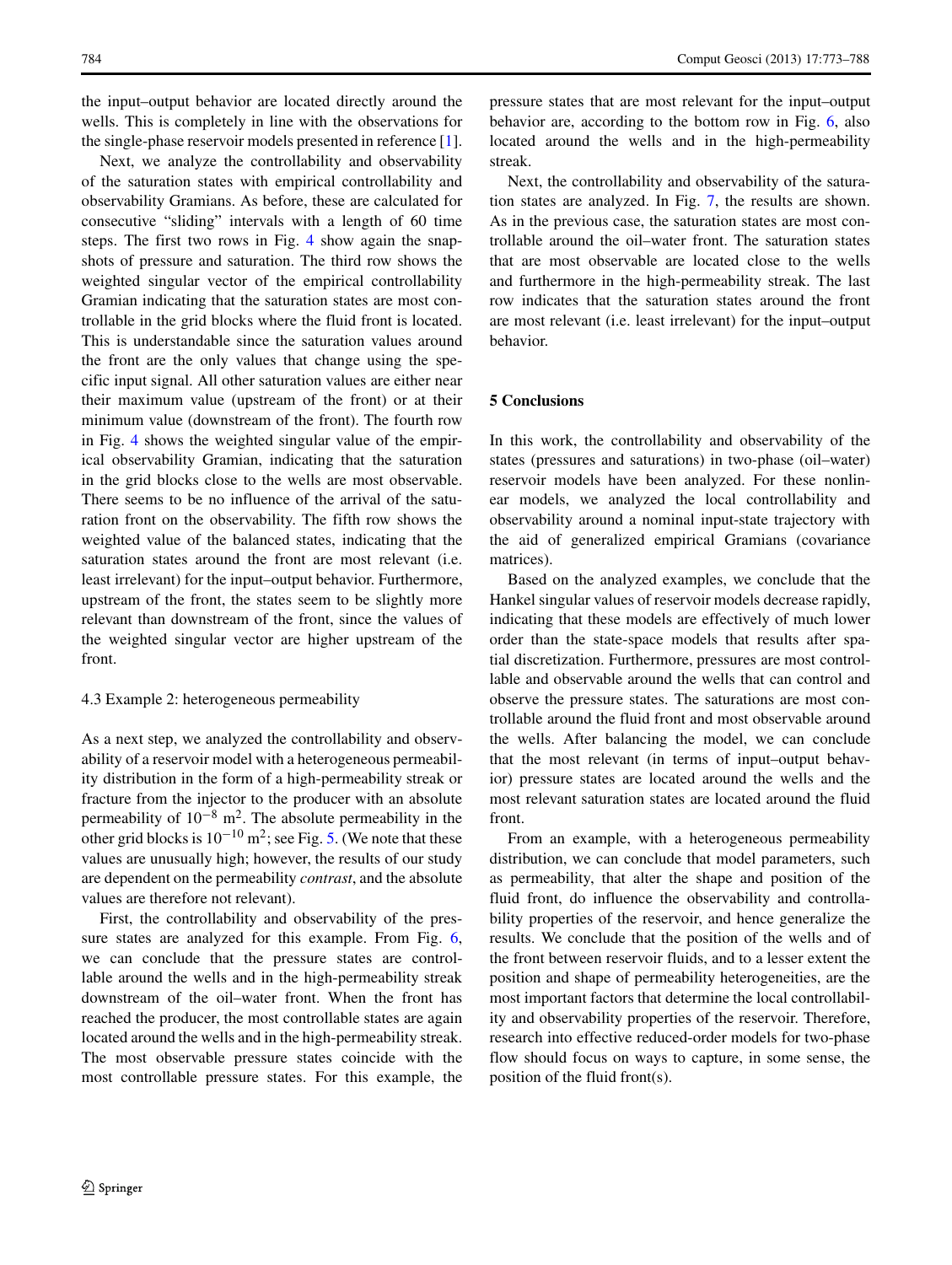**Acknowledgments** This research was carried out within the context of the Integrated Systems Approach to Petroleum Production (ISAPP) knowledge center. ISAPP is a joint project between Delft University of Technology (TU Delft), Shell International Exploration and Production, and the Netherlands Organization for Applied Scientific Research (TNO).

**In Memoriam** After preparation of this manuscript, the third author, Okko Bosgra, passed away too early on 21 February 2013. Prof. Okko Bosgra was one of the founders of our Dutch systems and control theory network. Through his role of bringing together mathematical systems theory and control engineering he has had a key role in establishing a strong national community with international recognition. The present paper is a clear example of his keen interest in combining system-theoretical aspects with industrial applications. We remember Okko as a passionate and sharp-minded scientist, an inspiring adviser, and an amicable colleague and friend.

<span id="page-12-0"></span>Jorn Van Doren, Paul Van den Hof, Jan Dirk Jansen.

# **Appendix A: State-space formulation of two-phase porous media flow**

This Appendix presents a derivation of the equations for flow through porous media in state-space form [\[34\]](#page-15-28). As an example, we consider two-phase (oil–water) isothermal, slightly compressible flow. Following the usual approach (see e.g.,  $[35]$ ), we can combine mass conservation equations and Darcy's law for each phase to obtain

<span id="page-12-1"></span>
$$
-\nabla \cdot \left[\frac{\rho_i k_{ri}}{\mu_i} \mathbf{K} \left(\nabla p_i - \rho_i g \nabla d\right)\right] + \frac{\partial \left(\rho_i S_i \phi\right)}{\partial t} - \rho_i q_i^{'''} = 0,
$$
\n(32)

where **K** is the permeability tensor,  $\mu$  is fluid viscosity,  $k_r$ is relative permeability, *p* is pressure, *g* is acceleration of gravity, *d* is depth,  $\rho$  is fluid density,  $\phi$  is porosity, *S* is fluid saturation,  $t$  is time,  $q^{\prime\prime\prime}$  is a source term expressed as flow rate per unit volume, and subscript  $i \in \{o, w\}$  indicates the oil and water phases, respectively. Equations [32](#page-12-1) (one for each phase) contain four unknowns,  $p_w$ ,  $p_o$ ,  $S_w$ , and *S*o, two of which can be eliminated with aid of the relationships

<span id="page-12-2"></span>
$$
S_{\rm w} + S_{\rm o} = 1,\tag{33}
$$

<span id="page-12-3"></span>
$$
p_o - p_w = p_c(S_w),\tag{34}
$$

where  $p_c(S_w)$  is the oil–water capillary pressure. Substituting Eqs. [33](#page-12-2) and [34](#page-12-3) in Eq. [32,](#page-12-1) expanding the right-hand sides, applying chain-rule differentiation, and substituting isothermal oil, water, and rock compressibilities

$$
c_0 = \left. \frac{1}{\rho_0} \frac{\partial \rho_0}{\partial p_0} \right|_T, \tag{35}
$$

$$
c_{\rm w} = \left. \frac{1}{\rho_{\rm w}} \frac{\partial \rho_{\rm w}}{\partial p_{\rm w}} \right|_T \approx \left. \frac{1}{\rho_{\rm w}} \frac{\partial \rho_{\rm w}}{\partial p_{\rm o}} \right|_T, \tag{36}
$$

$$
c_{\rm r} = \frac{1}{\phi} \frac{\partial \phi}{\partial p_{\rm o}},\tag{37}
$$

where  $T$  is temperature, allows us to express Eq.  $32$  in terms of *p*<sup>o</sup> and *S*<sup>w</sup> as follows:

<span id="page-12-4"></span>
$$
- \nabla \cdot \left\{ \frac{\rho_{\rm w} k_{\rm rw}}{\mu_{\rm w}} \mathbf{K} \left[ \left( \nabla p_{\rm o} - \frac{\partial p_{\rm c}}{\partial S_{\rm w}} \nabla S_{\rm w} \right) \right] \right\}
$$

$$
+ \rho_{\rm w} \phi \left[ S_{\rm w}(c_{\rm w} + c_{\rm r}) \frac{\partial p_{\rm o}}{\partial t} + \frac{\partial S_{\rm w}}{\partial t} \right] - \rho_{\rm w} q_{\rm w}'' = 0, \qquad (38)
$$

<span id="page-12-5"></span>
$$
-\nabla \cdot \left[\frac{\rho_0 k_{\rm ro}}{\mu_0} \mathbf{K} \left(\nabla p_0 - \rho_0 g \nabla d\right)\right]
$$

$$
+\rho_0 \phi \left[ (1 - S_{\rm w}) \left(c_0 + c_{\rm r}\right) \frac{\partial p_0}{\partial t} - \frac{\partial S_{\rm w}}{\partial t} \right] - \rho_0 q_0''' = 0. \tag{39}
$$

Equations [38](#page-12-4) and [39](#page-12-5) contain two state variables: the oil pressure  $p_0$  and the water saturation  $S_w$ . The equations are nonlinear because of the saturation dependency of the capillary pressure  $p_c$  and the relative permeabilities  $k_{\text{ro}}$  and  $k_{\text{rw}}$ . In the more general case, there may also be a pressure dependency of the densities  $\rho$ , the porosity  $\phi$ , and the compressibilities *c*. In this paper, we considered, without loss of generality, a simplified case where gravity and capillary forces can be neglected. After semi-discretization of the equations in space, e.g., with a finite difference or finite element procedure, we obtain the following system of nonlinear first-order differential equations,

<span id="page-12-6"></span>
$$
\underbrace{\begin{bmatrix} \mathbf{V}_{\text{wp}}\left(s\right) & \mathbf{V}_{\text{ws}} \\ \mathbf{V}_{\text{op}}\left(s\right) & \mathbf{V}_{\text{os}} \end{bmatrix}}_{\mathbf{F}} \begin{bmatrix} \dot{\mathbf{p}} \\ \dot{s} \end{bmatrix} + \underbrace{\begin{bmatrix} \mathbf{T}_{\text{w}}\left(s\right) & \mathbf{0} \\ \mathbf{T}_{\text{o}}\left(s\right) & \mathbf{0} \end{bmatrix}}_{\mathbf{T}} \begin{bmatrix} \mathbf{p} \\ \mathbf{s} \end{bmatrix}
$$
\n
$$
= \underbrace{\begin{bmatrix} \mathbf{F}_{\text{w}}\left(s\right) \\ \mathbf{F}_{\text{o}}\left(s\right) \end{bmatrix}}_{\mathbf{F}} \mathbf{q}_{\text{well},t}, \tag{40}
$$

where **p** and **s** are vectors of pressures  $p_0$  and water saturations  $S_w$  in the grid block centers, **V** is an accumulation matrix (with entries that are functions of the porosity  $\phi$ , and the oil, water, and rock compressibilities  $c_0$ ,  $c_w$ , and  $c_r$ , respectively), **T** is a transmissibility matrix (with entries that are functions of the rock permeabilities *k*, the oil and water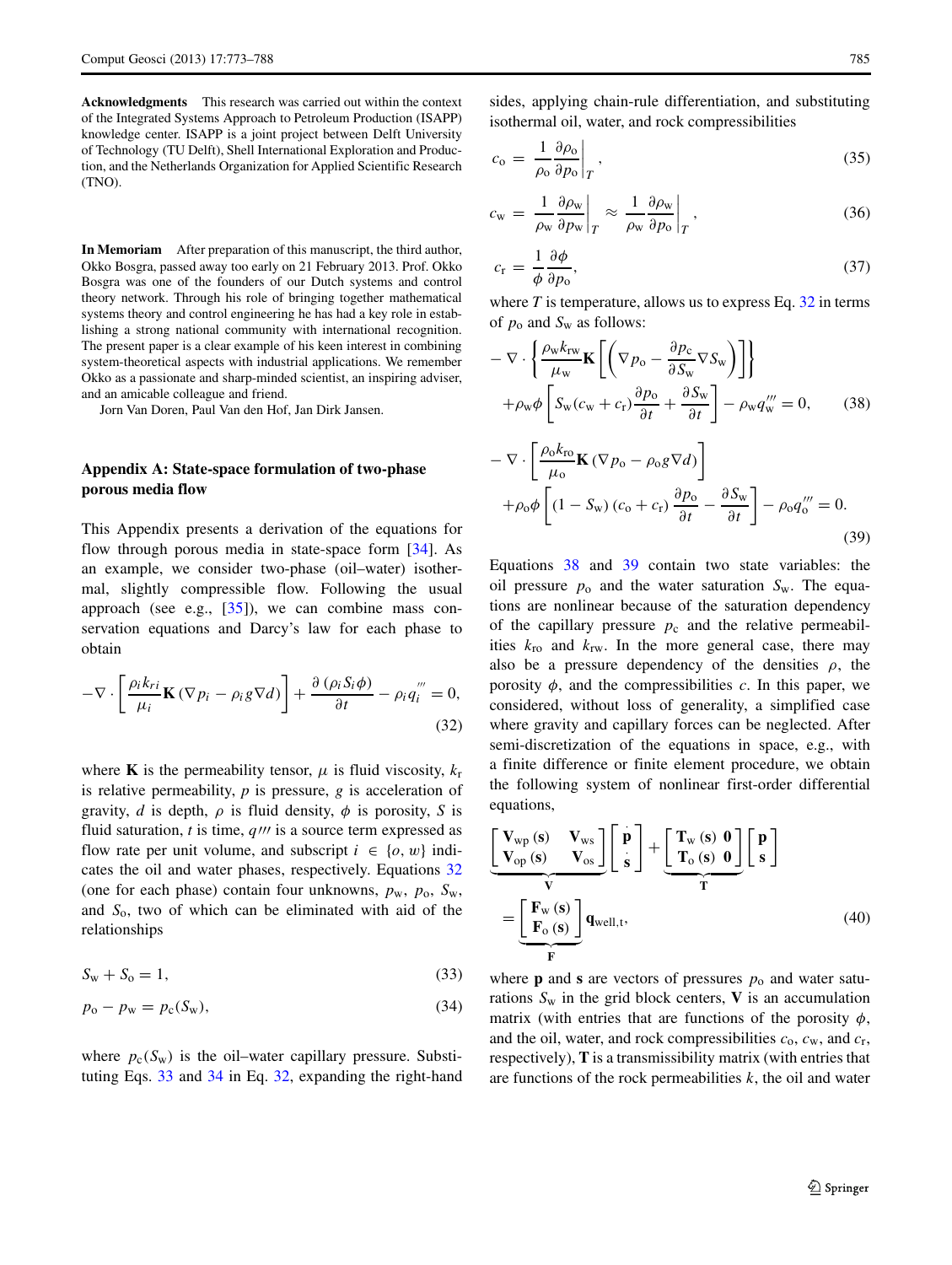relative permeabilities  $k_{\text{ro}}$  and  $k_{\text{rw}}$ , and the oil and water viscosities  $\mu_0$  and  $\mu_w$ ), **F** is a fractional flow matrix (with entries that have functional dependencies similar to those of **T**), and **q**well*,*<sup>t</sup> is a vector of total well flow rates with nonzero values in those elements that correspond to grid blocks penetrated by a well. The matrices **V**, **T**, and **F** are all functions of **s**, either directly or through the parameters. In the more general case of high compressibility, they are also a function of **p**. The fractional flow matrices  $\mathbf{F}_w$  and  $\mathbf{F}_o$ are diagonal with fractional flows  $f_w$  and  $f_0$  as the elements that correspond to well grid blocks and zeros otherwise. In practice, the source terms are often not the flow rates in the wells but rather the pressures. This can be accounted for by rewriting Eq. [40](#page-12-6) in partitioned form as [\[34\]](#page-15-28)

<span id="page-13-2"></span>
$$
\begin{bmatrix}\n\mathbf{V}_{wp,11} & 0 & 0 & 0 \\
0 & \mathbf{V}_{wp,22} & 0 & 0 & \mathbf{V}_{ws,11} & 0 & 0 \\
0 & 0 & \mathbf{V}_{wp,33} & 0 & 0 & \mathbf{V}_{ws,22} & 0 \\
\hline\n\mathbf{V}_{op,11} & 0 & 0 & 0 & \mathbf{V}_{os,11} & 0 & 0 \\
0 & \mathbf{V}_{op,22} & 0 & 0 & \mathbf{V}_{os,22} & 0 \\
0 & 0 & \mathbf{V}_{op,33} & 0 & 0 & \mathbf{V}_{os,33}\n\end{bmatrix}\n\begin{bmatrix}\n\dot{\mathbf{p}}_1 \\
\dot{\mathbf{p}}_2 \\
\dot{\mathbf{p}}_3 \\
\dot{\mathbf{p}}_1 \\
\dot{\mathbf{p}}_2 \\
\dot{\mathbf{p}}_3 \\
\dot{\mathbf{p}}_4 \\
\dot{\mathbf{p}}_5 \\
\dot{\mathbf{p}}_2 \\
\dot{\mathbf{p}}_3 \\
\dot{\mathbf{p}}_4\n\end{bmatrix}
$$
\n
$$
+\n\begin{bmatrix}\n\mathbf{T}_{w,11} & \mathbf{T}_{w,12} & \mathbf{T}_{w,13} & 0 & 0 & 0 \\
\mathbf{T}_{w,21} & \mathbf{T}_{w,22} & \mathbf{T}_{w,23} & 0 & 0 & 0 \\
\mathbf{T}_{w,31} & \mathbf{T}_{w,32} & \mathbf{T}_{w,33} & 0 & 0 & 0 \\
\mathbf{T}_{o,11} & \mathbf{T}_{o,12} & \mathbf{T}_{o,13} & 0 & 0 & 0 \\
\mathbf{T}_{o,21} & \mathbf{T}_{o,22} & \mathbf{T}_{o,23} & 0 & 0 & 0 \\
\mathbf{T}_{o,31} & \mathbf{T}_{o,32} & \mathbf{T}_{o,33} & 0 & 0 & 0\n\end{bmatrix}\n\begin{bmatrix}\n\mathbf{p}_1 \\
\mathbf{p}_2 \\
\mathbf{p}_3 \\
\mathbf{s}_1 \\
\mathbf{s}_2 \\
\mathbf{s}_3\n\end{bmatrix}
$$
\n
$$
=\n\begin{bmatrix}\n0 & 0 & 0 & 0 \\
0 & \mathbf{F}_{w,22} & 0 \\
0 & 0 & \mathbf{F}_{w,33} \\
0 & 0
$$

Here, the elements of vector  $\mathbf{p}_1$  are the pressures in those grid blocks that are not penetrated by a well. The elements of **p**<sup>2</sup> are the pressures in the blocks where the source terms are prescribed total well flow rates  $\ddot{\mathbf{q}}_{well,t}$ , and those of  $\mathbf{p}_3$ are the pressures in the blocks where the source terms are obtained through prescription of the bottom-hole pressures  $\check{\mathbf{p}}_{\text{well}}$  with the aid of a diagonal matrix of well indices  $\mathbf{J}_3$ . To compute the oil and water flow rates in the wells with prescribed pressures, we use the relationship

$$
\left[\begin{array}{c}\n\overline{\mathbf{q}}_{\text{well},w} \\
\overline{\mathbf{q}}_{\text{well},o}\n\end{array}\right] = \left[\begin{array}{c}\n\mathbf{F}_{w,33} \\
\mathbf{F}_{o,33}\n\end{array}\right] \mathbf{J}_3 \left(\breve{\mathbf{p}}_{\text{well}} - \mathbf{p}_3\right). \tag{42}
$$

To compute the bottom-hole pressures  $\overline{p}_{well}$  in the wells with prescribed total flow rates, we need an additional diagonal matrix **J**<sup>2</sup> of well indices such that

$$
\breve{\mathbf{q}}_{\text{well,t}} = \mathbf{J}_2 \left( \overline{\mathbf{p}}_{\text{well}} - \mathbf{p}_2 \right),\tag{43}
$$

<span id="page-13-4"></span>from which we obtain

$$
\overline{\mathbf{p}}_{\text{well}} = \mathbf{J}_2^{-1} \breve{\mathbf{q}}_{\text{well,t}} - \mathbf{p}_2. \tag{44}
$$

To bring these equations in state-space form, we define the *state vector* **x**, *input vector* **u**, and *output vector* **y** as

$$
\mathbf{u} \triangleq \left[ \begin{array}{c} \mathbf{\check{q}}_{\text{well,t}} \\ \mathbf{\check{p}}_{\text{well}} \end{array} \right],\tag{45}
$$

$$
\mathbf{x} \triangleq \begin{bmatrix} \mathbf{p} \\ \mathbf{s} \end{bmatrix} = \begin{bmatrix} \mathbf{p}_1 \\ \mathbf{p}_2 \\ \mathbf{s}_1 \\ \mathbf{s}_2 \\ \mathbf{s}_3 \end{bmatrix},
$$
(46)  

$$
\mathbf{y} \triangleq \begin{bmatrix} \overline{\mathbf{p}}_{\text{well}} \\ \overline{\mathbf{q}}_{\text{well}} \\ \overline{\mathbf{q}}_{\text{well},\text{o}} \end{bmatrix}.
$$
(47)

Equations [41,](#page-13-2) [42](#page-13-3) and [44](#page-13-4) can then be rewritten in nonlinear state-space form

<span id="page-13-6"></span>
$$
\dot{\mathbf{x}} = \mathbf{f}(\mathbf{x}, \mathbf{u}) = \mathbf{A}_{\mathbf{c}}(\mathbf{x}) \mathbf{x} + \mathbf{B}_{\mathbf{c}}(\mathbf{x}) \mathbf{u}, \tag{48}
$$

<span id="page-13-7"></span>
$$
\mathbf{y} = \mathbf{h}(\mathbf{x}, \mathbf{u}) = \mathbf{C}(\mathbf{x})\mathbf{x} + \mathbf{D}(\mathbf{x})\mathbf{u},\tag{49}
$$

<span id="page-13-0"></span>where the state-dependent matrices  $A_c(x)$ ,  $B_c(x)$ ,  $C(x)$  and **D**(**x**) are defined as

$$
\mathbf{A}_{c} \triangleq -\mathbf{V}^{-1}\left[\begin{array}{c|c} \mathbf{T}_{w,11} & \mathbf{T}_{w,12} & \mathbf{T}_{w,13} \\ \mathbf{T}_{w,21} & \mathbf{T}_{w,22} & \mathbf{T}_{w,23} \\ \hline \mathbf{T}_{w,31} & \mathbf{T}_{w,32} & \mathbf{T}_{w,33} + \mathbf{F}_{w,33} \mathbf{J}_{3} \\ \hline \mathbf{T}_{0,11} & \mathbf{T}_{0,12} & \mathbf{T}_{0,13} \\ \hline \mathbf{T}_{0,21} & \mathbf{T}_{0,22} & \mathbf{T}_{0,23} \\ \mathbf{T}_{0,31} & \mathbf{T}_{0,32} & \mathbf{T}_{0,33} + \mathbf{F}_{0,33} \mathbf{J}_{3} \end{array}\right],\left[\begin{array}{c|c} \mathbf{0} & \mathbf{0} & \mathbf{0} \\ \mathbf{0} & \mathbf{0} & \mathbf{0} \\ \hline \mathbf{0} & \mathbf{0} & \mathbf{0} \\ \mathbf{0} & \mathbf{0} & \mathbf{0} \\ \mathbf{0} & \mathbf{0} & \mathbf{0} \\ \mathbf{0} & \mathbf{0} & \mathbf{0} \end{array}\right],\tag{50}
$$

<span id="page-13-5"></span>
$$
\mathbf{B}_{c} \triangleq \mathbf{V}^{-1} \begin{bmatrix} \mathbf{0} & \mathbf{0} \\ \mathbf{F}_{w,22} & \mathbf{0} \\ \mathbf{0} & \mathbf{F}_{w,33}\mathbf{J}_{3} \\ \hline \mathbf{0} & \mathbf{0} \\ \mathbf{F}_{o,22} & \mathbf{0} \\ \mathbf{0} & \mathbf{F}_{o,33}\mathbf{J}_{3} \end{bmatrix},
$$
(51)

<span id="page-13-3"></span>
$$
\mathbf{C} \triangleq \begin{bmatrix} \mathbf{0} & \mathbf{I} & \mathbf{0} \\ \mathbf{0} & \mathbf{0} & -\mathbf{F}_{w,33}\mathbf{J}_3 \\ \mathbf{0} & \mathbf{0} & -\mathbf{F}_{0,33}\mathbf{J}_3 \end{bmatrix} \begin{bmatrix} \mathbf{0} & \mathbf{0} & \mathbf{0} \\ \mathbf{0} & \mathbf{0} & \mathbf{0} \\ \mathbf{0} & \mathbf{0} & \mathbf{0} \end{bmatrix},
$$
(52)

<span id="page-13-1"></span>
$$
\mathbf{D} \triangleq \begin{bmatrix} \mathbf{J}_2^{-1} & \mathbf{0} \\ \mathbf{0} & \mathbf{F}_{w,33}\mathbf{J}_3 \\ \mathbf{0} & \mathbf{F}_{0,33}\mathbf{J}_3 \end{bmatrix} . \tag{53}
$$

The equations are nonlinear because almost all elements of the matrices **V**, **T**, **F**, and **J** are functions of the states **x**.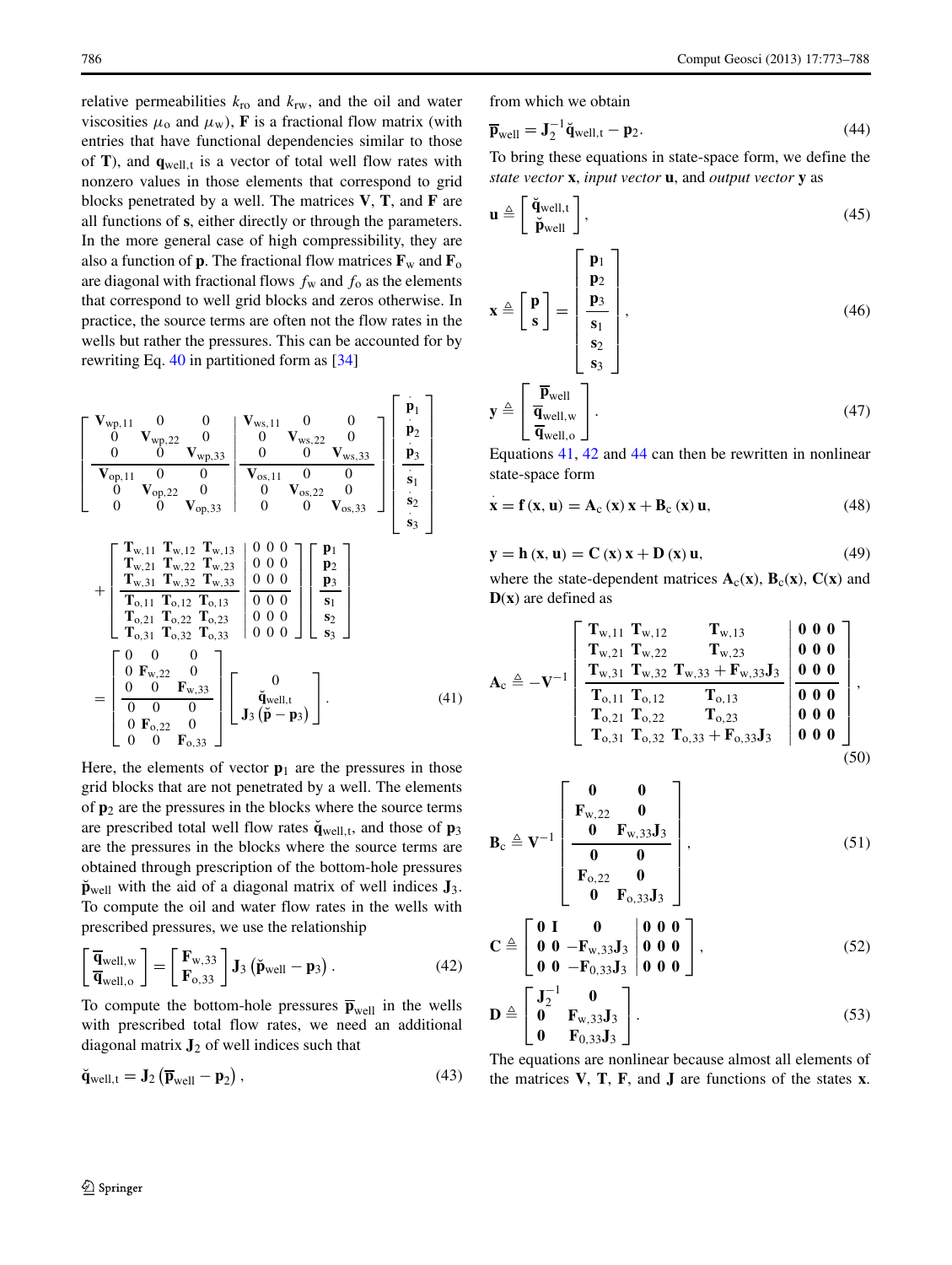The equations are *control-affine* because they are linear in the controls  $\bf{u}$ . In the systems and control literature,  $\bf{A}_c$  is usually called the *system matrix*,  $\mathbf{B}_c$  the *input matrix*,  $\mathbf{C}$  the *output matrix*, and **D** the *direct throughput matrix*. These matrices are normally applied in a linear setting, i.e., they are not supposed to be functions of **x**. The inverse of the accumulation matrix **V** as required in Eqs. [50](#page-13-0) and [51](#page-13-5) can be computed at low computational costs because it consists of four diagonal sub-matrices. However, we emphasize that there is no need to perform the inverse operation if the equations serve as a basis for computation, and that the explicit state-space form  $(48)$  and its linearization  $(60)$  are only required for analysis of the system-theoretical properties of the equations.

We can linearize Eq.  $48$  in a point  $\mathbf{x}^0$  or along an entire trajectory  $\mathbf{x}^0(t)$  with the aid of the Taylor expansion

<span id="page-14-5"></span>
$$
\dot{\mathbf{x}} = \mathbf{f}(\mathbf{u}, \mathbf{x}) \approx \mathbf{f}\left(\mathbf{u}^0, \mathbf{x}^0\right) + \frac{\partial \mathbf{f}\left(\mathbf{u}^0, \mathbf{x}^0\right)}{\partial \mathbf{u}} \left(\mathbf{u} - \mathbf{u}^0\right) + \frac{\partial \mathbf{f}\left(\mathbf{u}^0, \mathbf{x}^0\right)}{\partial \mathbf{x}} \left(\mathbf{x} - \mathbf{x}^0\right),
$$
 (54)

where we have neglected terms of second order and higher, and applied the usual short-cut notation

$$
\frac{\partial \mathbf{f}(\mathbf{u}^0, \mathbf{x}^0)}{\partial \mathbf{x}} \stackrel{\Delta}{=} \left. \frac{\partial \mathbf{f}(\mathbf{u}, \mathbf{x})}{\partial \mathbf{x}} \right|_{\mathbf{u} = \mathbf{u}^0, \mathbf{x} = \mathbf{x}^0} . \tag{55}
$$

Defining

$$
\overline{\mathbf{u}} \stackrel{\Delta}{=} \mathbf{u} - \mathbf{u}^0,\tag{56}
$$

$$
\overline{\mathbf{x}} \stackrel{\Delta}{=} \mathbf{x} - \mathbf{x}^0,\tag{57}
$$

Eq. [54](#page-14-5) can be rewritten as

$$
\dot{\overline{\mathbf{x}}} + \dot{\mathbf{x}}^0 \approx \mathbf{f}\left(\mathbf{u}^0, \mathbf{x}^0\right) + \frac{\partial \mathbf{f}\left(\mathbf{u}^0, \mathbf{x}^0\right)}{\partial \mathbf{u}} \overline{\mathbf{u}} + \frac{\partial \mathbf{f}\left(\mathbf{u}^0, \mathbf{x}^0\right)}{\partial \mathbf{x}} \overline{\mathbf{x}}, \quad (58)
$$

which, because

$$
\dot{\mathbf{x}}^0 = \mathbf{f}\left(\mathbf{u}^0, \mathbf{x}^0\right),\tag{59}
$$

can be reduced to the linearized system equations

$$
\dot{\overline{\mathbf{x}}} = \overline{\mathbf{A}}_{\rm c} \left( \mathbf{u}^0, \mathbf{x}^0 \right) \overline{\mathbf{x}} + \overline{\mathbf{B}}_{\rm c} \left( \mathbf{x}^0 \right) \overline{\mathbf{u}},\tag{60}
$$

where the Jacobian matrices  $\overline{A}_c$  and  $\overline{B}_c$  are defined as

$$
\overline{\mathbf{A}}_{c} \left(\mathbf{u}^{0}, \mathbf{x}^{0}\right) \triangleq \frac{\partial \mathbf{f} \left(\mathbf{u}^{0}, \mathbf{x}^{0}\right)}{\partial \mathbf{x}} \n= \mathbf{A}_{c} \left(\mathbf{x}^{0}\right) + \frac{\partial \mathbf{A}_{c} \left(\mathbf{x}^{0}\right)}{\partial \mathbf{x}} \mathbf{x}^{0} + \frac{\partial \mathbf{B}_{c} \left(\mathbf{x}^{0}\right)}{\partial \mathbf{x}} \mathbf{u}^{0},
$$
\n(61)

$$
\overline{\mathbf{B}}_{c}\left(\mathbf{x}^{0}\right) \triangleq \frac{\partial \mathbf{f}\left(\mathbf{u}^{0}, \mathbf{x}^{0}\right)}{\partial \mathbf{u}} = \mathbf{B}_{c}\left(\mathbf{x}^{0}\right). \tag{62}
$$

<span id="page-14-6"></span>In a similar fashion, we can linearize the nonlinear output Eq. [49](#page-13-7) to obtain

$$
\overline{\mathbf{y}} = \overline{\mathbf{C}} \left( \mathbf{u}^0, \mathbf{x}^0 \right) \overline{\mathbf{x}} + \overline{\mathbf{D}} \left( \mathbf{x}^0 \right) \overline{\mathbf{u}},\tag{63}
$$

where the Jacobian matrices  $\overline{C}$  and  $\overline{D}$  are defined as

$$
\overline{\mathbf{C}}\left(\mathbf{u}^{0}, \mathbf{x}^{0}\right) \triangleq \frac{\partial \mathbf{h}\left(\mathbf{u}^{0}, \mathbf{x}^{0}\right)}{\partial \mathbf{x}} \n= \mathbf{C}\left(\mathbf{x}^{0}\right) + \frac{\partial \mathbf{C}\left(\mathbf{x}^{0}\right)}{\partial \mathbf{x}}\mathbf{x}^{0} + \frac{\partial \mathbf{D}\left(\mathbf{x}^{0}\right)}{\partial \mathbf{x}}\mathbf{u}^{0},
$$
\n(64)

$$
\overline{\mathbf{D}}\left(\mathbf{x}^0\right) \triangleq \frac{\partial \mathbf{h}\left(\mathbf{u}^0, \mathbf{x}^0\right)}{\partial \mathbf{u}} = \mathbf{D}\left(\mathbf{x}^0\right). \tag{65}
$$

<span id="page-14-0"></span>Using an explicit time discretization, Eqs. [48](#page-13-6) and [49](#page-13-7) can be rewritten in discrete-time form as

$$
\mathbf{x}_{k+1} = \mathbf{A} \left( \mathbf{x}_k \right) \mathbf{x}_k + \mathbf{B} \left( \mathbf{x}_k \right) \mathbf{u}_k, \tag{66}
$$

$$
\mathbf{y}_{k} = \mathbf{C} \left( \mathbf{x}_{k} \right) \mathbf{x}_{k} + \mathbf{D} \left( \mathbf{x}_{k} \right) \mathbf{u}_{k},\tag{67}
$$

where

$$
\mathbf{A}\left(\mathbf{x}_{k}\right) = \left(\mathbf{I} + \Delta t \mathbf{A}_{c}\left(\mathbf{x}_{k}\right)\right),\tag{68}
$$

<span id="page-14-1"></span>
$$
\mathbf{B}\left(\mathbf{x}_{k}\right) = \Delta t \mathbf{B}_{c}\left(\mathbf{x}_{k}\right). \tag{69}
$$

Here, we apply the usual notation  $\mathbf{x}_k$  to indicate  $\mathbf{x}(k\Delta t)$ , where the subscript  $k$  is the time step counter or discrete time. In a similar fashion, Eqs. [60](#page-14-4) and [63](#page-14-6) can be written in discrete-time form as

<span id="page-14-2"></span>
$$
\overline{\mathbf{x}}_{k+1} = \overline{\mathbf{A}}\left(\mathbf{u}^0, \mathbf{x}^0\right) \overline{\mathbf{x}}_k + \overline{\mathbf{B}}\left(\mathbf{x}^0\right) \overline{\mathbf{u}}_k, \tag{70}
$$

<span id="page-14-3"></span>and

$$
\overline{\mathbf{y}}_k = \overline{\mathbf{C}} \left( \mathbf{u}^0, \mathbf{x}^0 \right) \overline{\mathbf{x}}_k + \overline{\mathbf{D}} \left( \mathbf{x}^0 \right) \overline{\mathbf{u}}_k. \tag{71}
$$

<span id="page-14-4"></span>The discretization time step is chosen as

<span id="page-14-7"></span>
$$
\Delta t = \frac{0.5}{|\lambda_{\min} (\mathbf{A}_{\text{c}})|},\tag{72}
$$

where  $\lambda_{\text{min}}$  represents the most negative eigenvalue. This theoretical results leads to quite small time steps and is referred to as the so-called Nyquist–Shannon sampling time needed to accurately capture all of the dynamics in Eq. [48;](#page-13-6) see e.g., [\[36\]](#page-15-30). We note that both the theory and results in the paper do not depend on implicit or explicit time discretization or on the particular value of the discretization time step  $\Delta t$ , and also apply to the continuous-time case. In the numerical examples, we therefore used an implicit